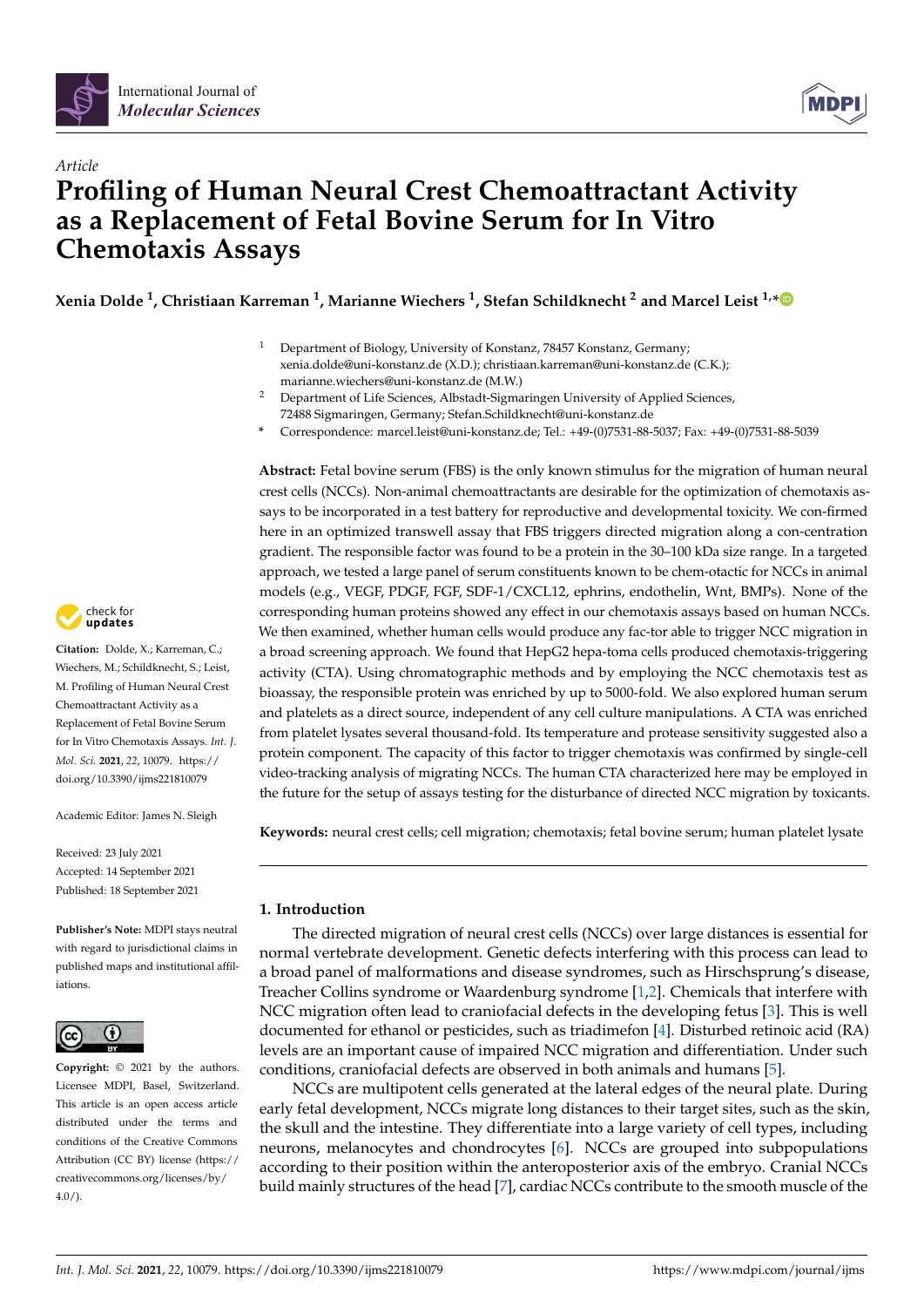great vessel/aorta [\[8\]](#page-18-7), and trunk NCCs give rise to sensory neurons, the sympathoadrenal system and pigment cells [\[9](#page-18-8)[,10\]](#page-18-9).

Cell migration is a complex process involving several biological functions, e.g., adhesion of cells to the extracellular matrix (ECM), detachment from the substrate and remodeling of the cytoskeleton. During the migration process, protrusions are extended at the leading edge, whereas the trailing edge is contracted and cell material is moved to the front pole of the cell [\[11](#page-18-10)[,12\]](#page-18-11). The process by which factors promote increased cell motility is called chemokinesis, whereas chemotaxis is defined as the guided movement of cells along a gradient of bound molecules, soluble factors or mechanical stimuli [\[13\]](#page-18-12). To perform chemotaxis, cells need to have increased motility but also display properties such as directional sensing and maintenance of polarity [\[14\]](#page-18-13). Polarized cells are defined by a front that has localized actin polymerization and a rear that is able to contract [\[14\]](#page-18-13). Directional sensing is the property of cells to compare receptor occupancy over their surface and to determine where the concentration is the highest [\[14\]](#page-18-13). In the presence of a chemoattractant gradient, the cells sense the gradient, align their polarity with it and finally migrate along the gradient [\[15\]](#page-18-14).

The migration of NCCs is initiated by a process called epithelial-to-mesenchymal transition (EMT), which goes along with several motility-increasing changes that affect cell polarity and adhesive properties [\[16\]](#page-18-15). Chemotaxis has been observed for individual NCCs but also for groups of cells moving in a coordinated manner, e.g., wild geese [\[17\]](#page-18-16). Collective migration allows a cluster of NCCs to migrate faster and to follow a weak chemoattractant gradient, to which a single cell would be insensitive [\[18,](#page-18-17)[19\]](#page-18-18). A cluster of migrating cells is defined by leader and follower cells, which differ in their gene expression [\[17\]](#page-18-16). The transcriptome patterns controlling such behavior are dependent on the local environment and experimental systems [\[20\]](#page-18-19), and it is likely that chemotactically active NCCs differ from cells not following a gradient.

Various factors have been proposed so far as NCC chemoattractants, e.g., vascular endothelium growth factor (VEGF) for chicken cranial NCCs [\[21\]](#page-18-20) and platelet-derived growth factor (PDGF) in cranial NCCs of the zebrafish [\[22\]](#page-18-21), fibroblast growth factors (FGF) in the cranial, cardiac and trunk regions of mice [\[23\]](#page-19-0), and stromal cell-derived factor 1 (SDF-1/CXCL12) in the cranial and trunk regions of chicken [\[24\]](#page-19-1). Current knowledge on NCC development has mainly been obtained from animal models. The most common in vivo or in vitro experiments to investigate NCC migration and chemotaxis were performed using *Xenopus laevis*, mouse, rat and chick NCCs [\[21,](#page-18-20)[23,](#page-19-0)[25,](#page-19-2)[26\]](#page-19-3). Thus, most of the above-mentioned chemoattractants have not been confirmed to be such for human NCCs. Using human NCCs differentiated from human pluripotent stem cells (hPSCs) is slowly becoming attractive in the field, and several differentiation protocols are available [\[27](#page-19-4)[–31\]](#page-19-5). These in vitro differentiation protocols gave new insights into the molecular mechanisms of human NCC development. The use of induced pluripotent stem cells (iPSCs) from patients has enabled disease modeling of neurocristopathies [\[32](#page-19-6)[–35\]](#page-19-7). Moreover, experimental models based on human NCCs have helped to identify chemicals that inhibit migration [\[30](#page-19-8)[,36\]](#page-19-9). Unfortunately, data on consistent, concentration-dependent chemotaxis stimuli are still lacking. Such a stimulus would be required to test whether chemicals can specifically impair directed migration.

At the moment, there are thousands of untested chemicals used in commerce, and an assessment of all their potentially harmful properties in complex animal models is not feasible. Due to potential species differences, human cell-based high-throughput screening (HTS) methods are required [\[37](#page-19-10)[–39\]](#page-19-11). Such new approach methods (NAMs) should allow for the cheap and fast testing of many chemicals [\[40–](#page-19-12)[44\]](#page-19-13). An NCC chemotaxis assay could be incorporated in a NAM test battery [\[45\]](#page-19-14) and used in the context of next-generation risk assessment (NGRA) [\[46,](#page-19-15)[47\]](#page-20-0). Based on this, animal-free risk assessment for the safety of compounds may be performed [\[48\]](#page-20-1).

Indeed, several in vitro assays to investigate NCC migration have been established during the past ten years based on human NCCs differentiated from hPSCs [\[30,](#page-19-8)[49\]](#page-20-2). In the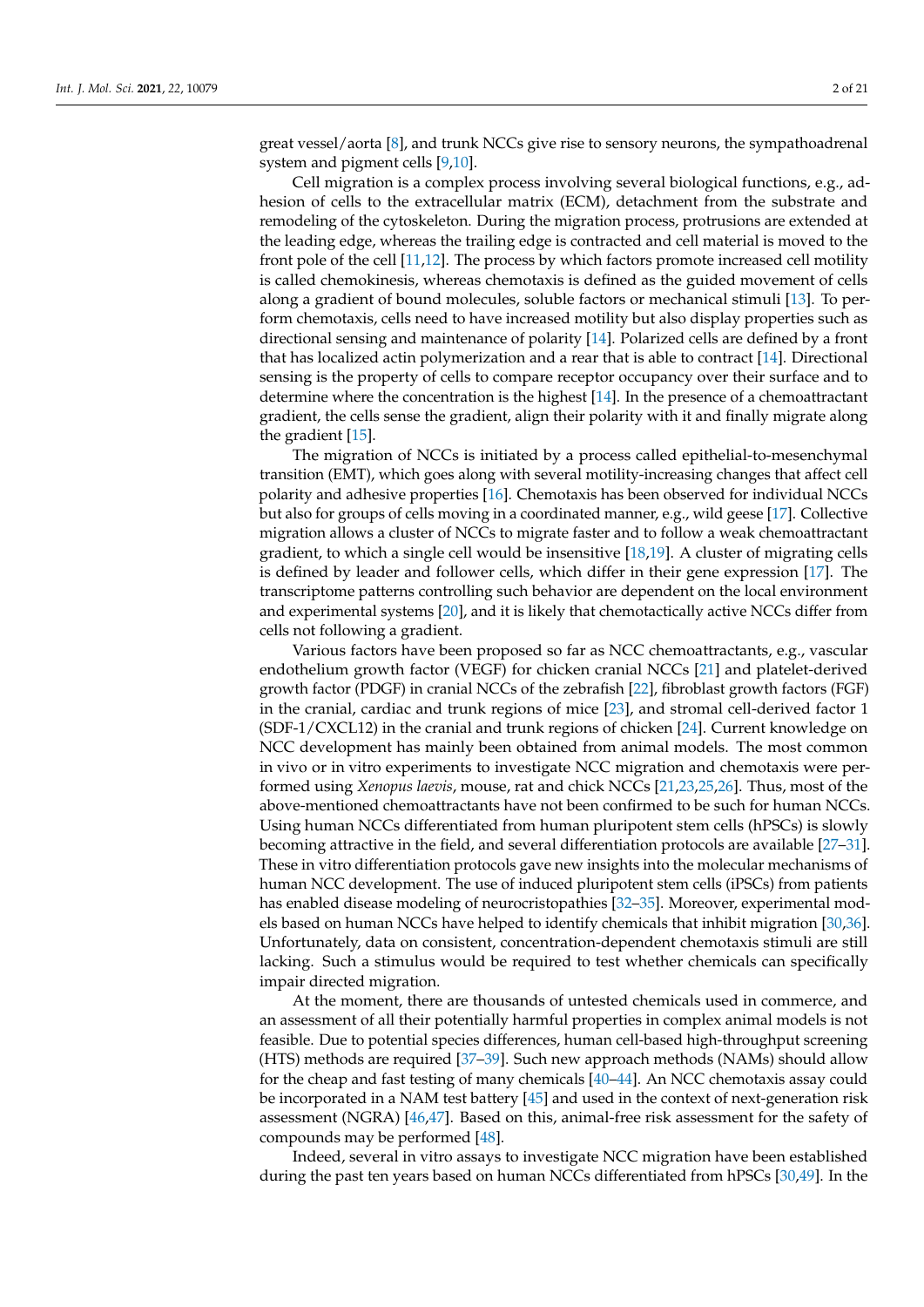original wound healing assay, a scratch was introduced in an NCC monolayer to create a cell-free area. Many toxicants interfering with the movement of cells into the gap have been identified. The more recently developed circular migration inhibition of neural crest cell (cMINC) assay is an improved version (robustness and throughput) of the original assay. As in the original wound healing assay, the NCCs migrate in a random manner into the cell-free zone [\[36,](#page-19-9)[50\]](#page-20-3). Known NCC toxicants were confirmed (including valproic acid (VPA), methylmercury chloride,  $As_2O_3$ , CdCl<sub>2</sub> and polychlorinated biphenyls (PCBs)), and several previously considered safe chemicals were proved to be hazardous [\[30,](#page-19-8)[45,](#page-19-14)[50](#page-20-3)[–52\]](#page-20-4).

The above-mentioned assays model NCC migration, but they are not able to assess directed cell migration. Chemotaxis assays require a stable gradient of a chemoattractant, which can be sensed by the cells [\[13\]](#page-18-12). To construct such a gradient, there is an urgent need for a human NCC chemoattractant. To our knowledge, bovine serum is the only known stimulus of motility described in the literature. Based on its animal origin and its poorly standardized composition, it is not the ideal basis for an assay setup.

The aim of this study was therefore to identify better-defined chemoattractants to study directed NCC migration. The study set out to verify that FBS indeed triggers chemotaxis and not just chemokinesis. Then, various approaches were used to demonstrate that a protein factor is responsible for the chemotactic activity of FBS. Based on this knowledge, human cell lines were screened for their capacity to secrete such a factor, and HepG2 cells were found as suitable source. As an alternative and pure human starting material, platelet lysates were considered. They were found to contain a potent NCC chemoattractant, which was highly enriched in the course of this study.

#### **2. Results and Discussion**

## *2.1. Establishment of a Chemotaxis Assay Based on Human NCCs*

FBS has been shown earlier to accelerate the mobility of NCCs [\[50\]](#page-20-3), and it was therefore used here as a promising first candidate to establish a chemoattractant gradient for a chemotaxis assay. As the assay principle, we used a modified Boyden chamber approach [\[53](#page-20-5)[,54\]](#page-20-6). Moreover, this setup has earlier been proven useful for studying inhibition of the movement of NCCs by test chemicals [\[36](#page-19-9)[,52\]](#page-20-4). As cell source, we used NCCs differentiated from pluripotent stem cells. Such cells have been characterized by comprehensive transcriptome analysis, and they have been used successfully as test systems for in vitro assays [\[36,](#page-19-9)[45,](#page-19-14)[49,](#page-20-2)[55,](#page-20-7)[56\]](#page-20-8).

The main advantage of our assay is that cells (NCCs) are cultured on top of a porous membrane in the upper compartment of a two-chamber system and that migration of the cells through the membrane into the lower chamber can be easily quantified. For this reason, we termed our test: "neural crest-membrane translocation" (NC-MT) assay. In this system, a chemoattractant gradient can be established across the membrane by adding different concentrations of chemoattractant into the upper and lower chambers (Figure [1A](#page-3-0)). It was shown that the cells stay on the (lower surface of the) membrane once they have migrated. Therefore, quantification of migration was very straightforward: cells were stained and counted at the end of the migration period (6 h) (Figure [1B](#page-3-0)).

In order to verify that FBS triggers true chemotaxis, various experimental conditions were compared. Cells migrated only when a gradient across the membrane was established, and they sensed a higher FBS concentration in the lower compartment. Direct contact of cells to high concentrations of FBS in the upper compartment did not trigger migration across the membrane towards the lower compartment. We, therefore, conclude that the assay assesses genuine chemotaxis (Figure [1C](#page-3-0)). In this setup, many NCC chemoattractants, known from animal cell studies, were tested. None of them showed a chemotactic effect on human NCCs in the NC-MT assay (Figure [1D](#page-3-0)). Using the same assay, we found a chemotaxis-triggering activity (CTA) in human serum (huSerum), which was similar to the one in FBS. Thus, also human serum contains an NCC chemoattractant and can be used for assay setup (Figure [1D](#page-3-0)).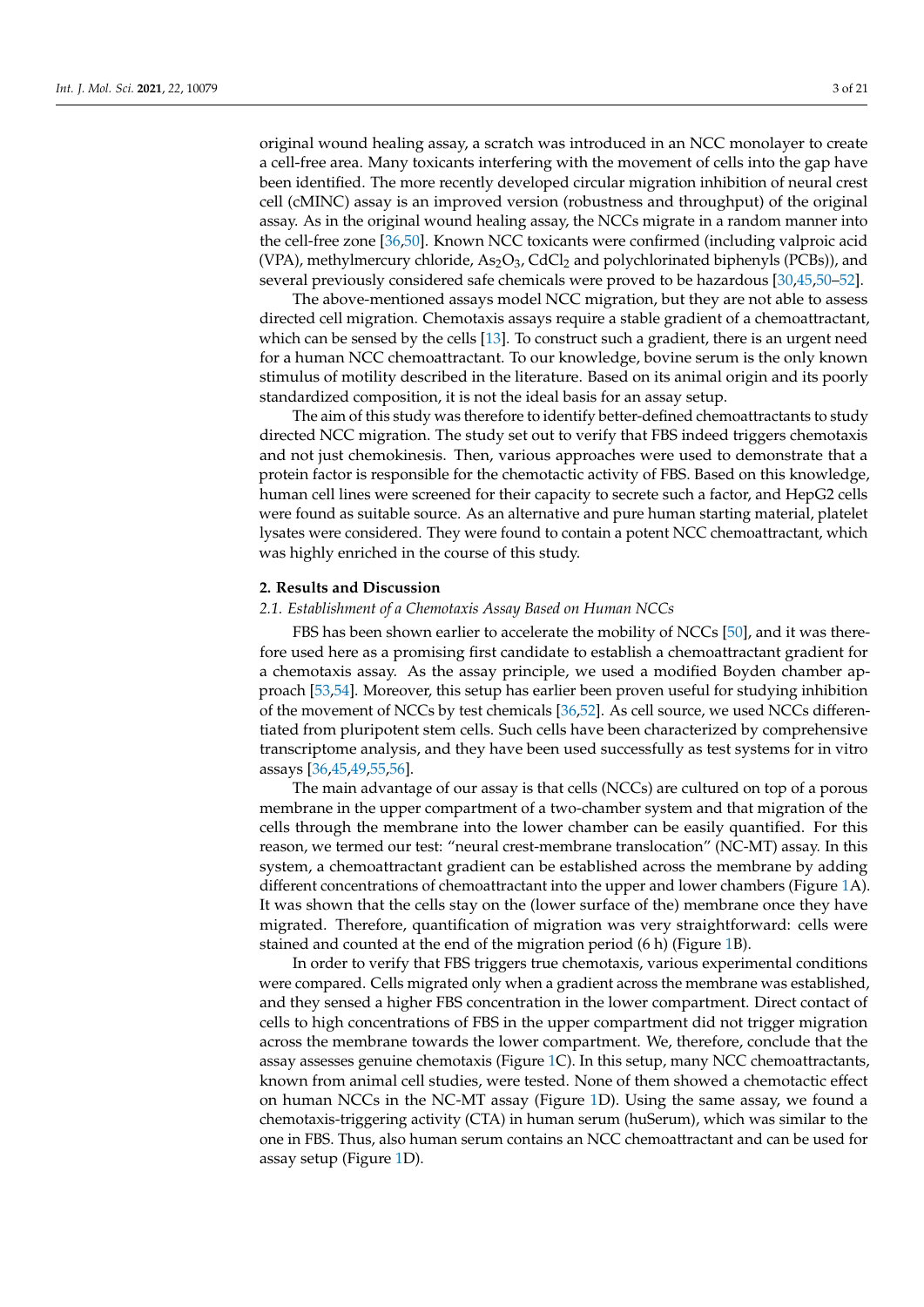<span id="page-3-0"></span>

membrane. Example images snow stained cells that have translocated and also visualizes the pores, which have a nominal<br>diameter of 8 μm. Cells are shown by arrow heads, and pores are indicated by arrows. Scale bar: 25 μm. assay was performed with 5% FBS added either to the reservoir, to the insert or into both compartments. After 6 h, cells<br>on the lower membrane surface were fixed and stained, and then the number of migrated cells was count **Figure 1.** Characterization of the chemotaxis-promoting factor of bovine serum. (**A**) Graphical representation of the neural crest-membrane translocation (NC-MT) assay principle. Cells were plated into cell culture inserts equipped with a porous membrane at the bottom. This allows the addition of different amounts of potential chemoattractants to the reservoir and insert compartments. A chemoattractant gradient is thereby formed in the pores of the membrane. (**B**) FBS is shown as an example of a compound that triggers NCCs to migrate through the pores and to settle on the lower surface of the membrane. Example images show stained cells that have translocated and also visualizes the pores, which have a nominal on the lower membrane surface were fixed and stained, and then the number of migrated cells was counted. Data were normalized to the maximal migration condition and are shown as means  $\pm$  SD from three independent experiments. \*\*\*  $p$  < 0.001, ns: not significant as determined by one-way ANOVA followed by Dunnett's post hoc test (compared to untreated control). (**D**) Several potential chemoattractants were tested in the NC-MT assay. The concentrations were 5% for fetal bovine serum (FBS), human serum (huSerum) and bovine serum albumin (BSA); 20 ng/mL for fibroblast growth factor 2 and 8 (FGF2/FGF8), glial cell line-derived neurotrophic factor (GDNF), stromal cell-derived factor 1 (SDF-1) and ephrin A1, B1 and B2; 50 µg/mL for basic fibroblast growth factor (bFGF); 10 ng/mL for Wnt3a; 50 ng/mL for platelet-derived growth factor (PDGF); 100 ng/mL for brain-derived neurotrophic factor (BDNF); 1 ng/mL for transforming growth factor β 1 and 3 (TGF-β 1/TGF-β 3); 1 µM for retinoic acid (RA); 3 ng/mL for bone morphogenetic protein 4 and 7 (BMP-4/BMP-7); 10 nM for endothelin 1; 100 ng/mL for interleukin-8 (IL-8). UT: untreated. Data are normalized to FBS data and are shown as means  $\pm$  SD from at least two independent experiments. \*\*\*  $p < 0.001$  as determined by one-way ANOVA followed by Dunnett's post hoc test (compared to untreated control). (**E**) Before being used as a chemoattractant in the lower (reservoir) chamber (at 5%), FBS was digested with 0.5% pepsin at  $pH = 2.0$ . The control sample (-pepsin) was run through the same procedure (acidification, 1 h incubation, buffering to  $pH = 7.0$ ) but without pepsin. Activity was determined in the NC-MT assay. Data are normalized to untreated FBS and are shown as means  $\pm$  SD from three independent experiments. \*\*\* *p* < 0.001, ns: not significant as determined by one-way ANOVA followed by Dunnett's post hoc test (compared to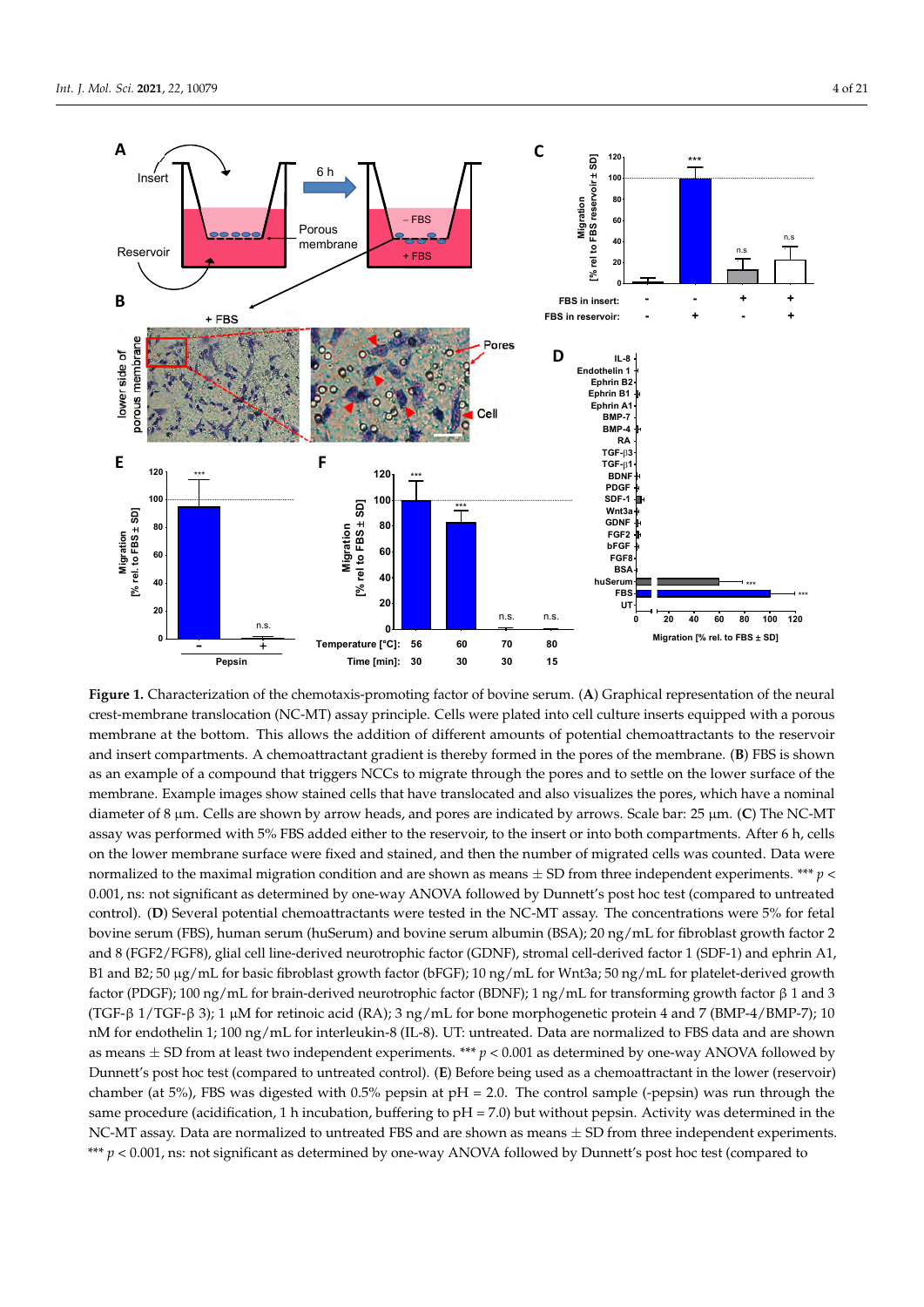untreated control). (**F**) FBS samples were heat treated under different conditions and tested afterwards at 5% concentration in the NC-MT assay for chemotactic activity. Data are normalized to FBS and shown as means  $\pm$  SD from three independent experiments. \*\*\* *p* < 0.001, ns: not significant as determined by one-way ANOVA followed by Dunnett's post hoc test (compared to untreated control).

> The main component of FBS and huSerum, the protein albumin, had no chemotactic activity. However, FBS contains many other proteins and also many small molecules. To obtain an idea of whether a protein is responsible for CTA, we treated FBS in different ways before it was tested for chemoattractant activity. Digestion of proteins by pepsin and protein-denaturation by heating to 70  $\degree$ C both inactivated the putative chemotaxispromoting factor (Figure [1E](#page-3-0),F). From this, we conclude that with a high probability the CTA is at least in part a protein.

#### *2.2. Characterization of the Chemotaxis-Triggering Factor in FBS*

As the chemotaxis-triggering factor in FBS is most likely a protein, we wondered whether it could be enriched or even be purified. For this purpose, several traditional protein separation strategies were combined in a general strategy. As albumin accounts for >60% of the protein in FBS, it was important to find a step capable of removing it early on. Different fractional precipitation approaches were tested and optimized sequential acetone precipitation was found to be optimal for albumin removal. The second enrichment step was a fast protein liquid chromatography (FPLC) purification with an anion exchange column (HiTrap Q FF). The individual fractions were tested in the NC-MT assay, and those that triggered increased NCC migration were combined, desalted and further purified with another anion exchange column (HiTrap Q HP) (Figure [2A](#page-5-0)). The fractions were tested directly in the NC-MT assay for their migration-increasing activity (Figure S1B), and we tried to store these for further use. We found that all highly purified fractions lost their CTA bioactivity within 24 h. Multiple approaches of protein stabilization and improved storage were tried. However, we did not identify a procedure that allowed the chemotaxis-promoting factor to be stored overnight once it was highly purified. One potential explanation for this loss of activity is that the "CTA protein" is stabilized by another protein, which is lost upon purification. Due to this situation, the purification and bioactivity testing always had to be performed within one day.

As an alternative approach to protein chromatography, we used ultrafiltration membranes to obtain an indication of the size range of the CTA contained in FBS. We found that the chemoattractant behaves like a protein with an MW of 50–100 kDa (Figure [2B](#page-5-0)). Mass spectrometric (MS) analysis of the most active fraction purified from the second anion exchange column suggested serpin A1, which has a size of 52 kDa, as a potential candidate (Figure S1C). Detailed follow-up and confirmation experiments showed that serpin A1 does not have chemotaxis-promoting activity (Figure S1D). Analysis of MS spectra showed that the fraction containing serpin A1 contained at least 20 further proteins (not shown). For this reason, the CTA protein may be easily masked by one of the highly abundant serum proteins, such as serpins [\[57\]](#page-20-9). The stepwise purification, including acetone precipitation and two anion exchangers, enabled a 1000-fold purification of the chemotaxis-promoting factor compared to the starting material (Figure [2C](#page-5-0) and Figure S1A). This strong enrichment was not sufficient for MS identification, as even the active fractions contained complex protein mixtures. To solve this problem, additional and more efficient chromatographic columns are necessary. As an alternative strategy, we considered a less complex starting material.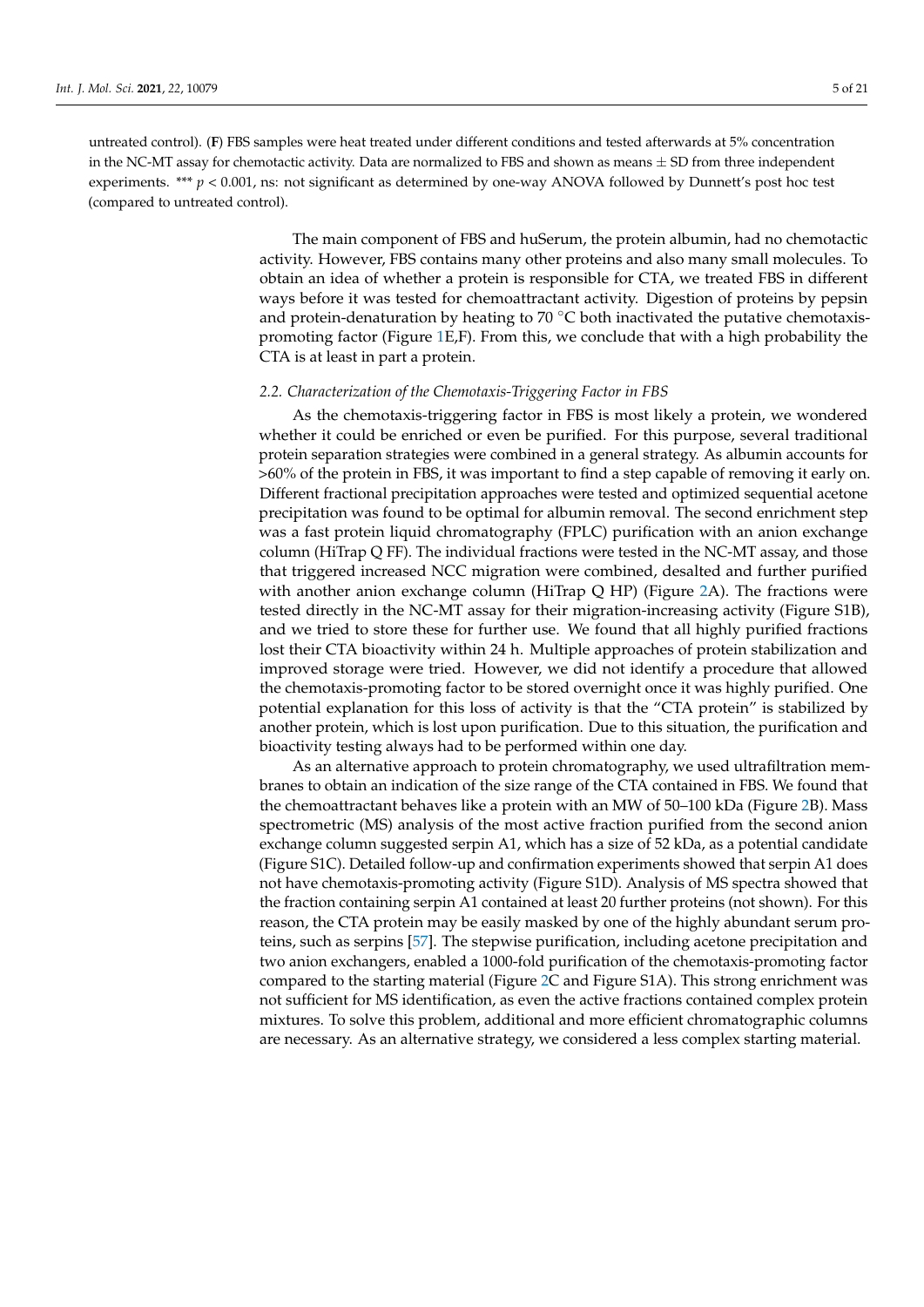<span id="page-5-0"></span>

Figure 2. Characterization and purification of the chemotaxis-promoting factor of fetal bovine serum (FBS). (A) Scheme for the enrichment strategy of chemotactic factors from FBS. The activity was measured with the NC-MT assay after each purification step (blue circles). Active fractions from the first anion exchanger (HiTrap Q FF) were combined, desalted and loaded onto the second anion exchange column (HiTrap Q HP). After the last purification step, samples were stored under different conditions (pink circles) for 24 h. Afterwards, the activity of the samples was tested in the NC-MT assay. (B) FBS was precipitated by acetone, and the protein pellet was dissolved and applied to ultrafiltration membranes with  $\omega_{\text{1}}$  bo was precipied by according and the protein penet was dissolved and applied to annuminately included to different cut-offs. Flow through (<) and filtrate (>) were then tested in the NC-MT-HTS assay. Data are normalized to non-fractionated FBS and shown as means  $\pm$  SD from three independent experiments. \*\*\*  $p$  < 0.001, ns: not significant as determined by one-way ANOVA followed by Dunnett's post hoc test (compared to untreated control). (C) The specific activity and the purification factor were determined after each purification step. The used anion exchangers differ in their resin material, loading capacity and flow rates. The most active fractions of each anion exchanger were used for calculations. Data are given relative to the starting material (=FBS).

## 2.3. Chemotaxis-Triggering Activity Present in Conditioned Medium of HepG2 Cells

We reasoned that all proteins present in serum are produced by cells. Moreover, our screen for CTA sources had shown that human serum is also bioactive (Figure 1D). Therefore, we set up the hypothesis that some human cells should produce the protein responsible for NC chemoattractant activity. In order to test this, we used a small cell panel, including HepG2 hepatoma cells, MDA-MB-231 breast adenocarcinoma cells, HeLa cervical cancer cells, HEK-239 human embryonic kidney cells and SH-SY5Y neuroblastoma cells to examine t[he](#page-7-0) production of CTA (Figure 3A). In a first approach, we used conditioned medium (CM) from all cell lines in the NC-MT assay. The data showed that HepG2 and MDA cells are potent producers of a CTA, HeLa and HEK-239 cells were moderate producers, and SH-SY5Y CM was devoid of any activity. In a second, independent experimental approach, we then confirmed these findings by culturing the cell lines in the lower compartment of the chemotaxis assay setup. SH-SY5Y neuroblastoma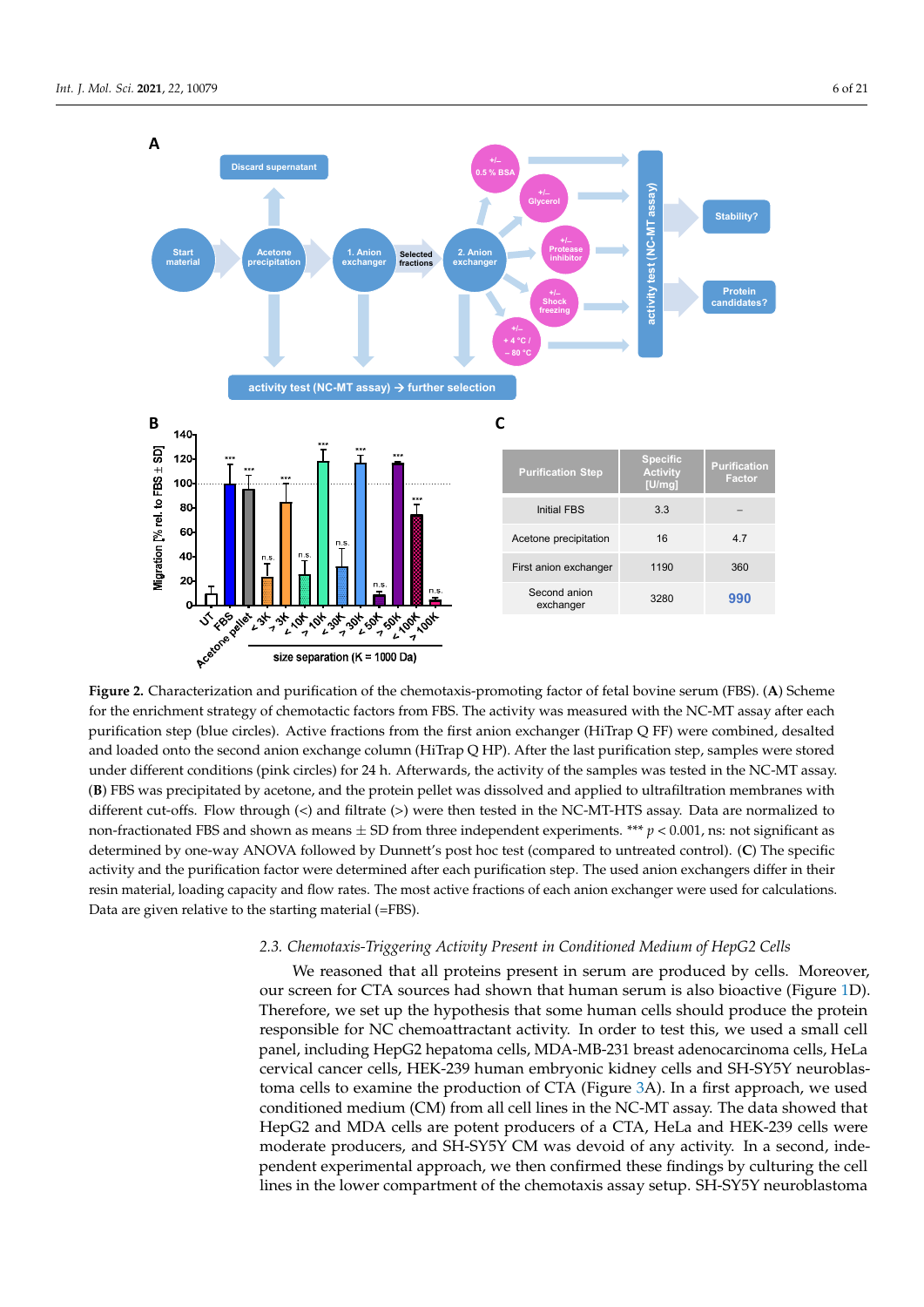cells had no chemoattractant activity at all, i.e., their presence did not trigger any of the NCCs to move through the membrane. This showed that human cells (as such) do not have unspecific chemoattractive effects if co-cultured in the NC-MT assay. The cells that were chemoattractive for NCCs had a potency order similar to the one found for their CM (Figure [3A](#page-7-0)). Thus, some cells seem to secrete a protein that is chemoattractive for NCCs. We decided to focus on HepG2 as producing cell line. For initial characterization, stability studies were performed on HepG2 CM. Data from these experiments showed that the CTA in this material is completely inactivated by pepsin digestion and by moderate heating (70  $\degree$ C) (Figure [3B](#page-7-0),C). These results confirmed that the CTA of HepG2 CM is a protein.

Based on this knowledge, a stepwise purification approach was started. Acetone precipitation was used as the first step, as it also had a concentrating and desalting function. Various chromatographic columns were then used. A cation exchanger (HiScreen Capto SP ImpRes) proved to be the most efficient, and it yielded highly enriched CTA (Figure S2B). The fractions with the highest migration-increasing activity in the NC-MT assay (Figure S2A) were used for MS analysis. Fibronectin and apolipoprotein-H were consistently identified in the most active fractions (Figure S2C,D). We speculated that a second chromatographic column would remove one of these two proteins and thus give an indication on which one may trigger migration. Therefore, the active fractions of the cation exchange column were combined, desalted and further purified by an anion exchange column (HiTrap Q HP). The individual fractions were tested in the NC-MT assay, and only one fraction triggered NCC migration (Figure [3D](#page-7-0)). Polyacrylamide gel size separation of the CTA containing a fraction resulted in two major protein bands (Figure [3F](#page-7-0)), and MS analysis identified them consistently as fibronectin and serum albumin/alpha-fetoprotein (AFP) (Figure [3G](#page-7-0)). As apolipoprotein-H was not present in the active fraction after the second chromatographic purification step, we retained fibronectin as a promising candidate and excluded apolipoprotein-H. Serum albumin and AFP share 39% primary structure homology and have the same MW of about 69 kDa [\[58\]](#page-20-10). Therefore, MS analysis does not sufficiently distinguish between albumin and AFP. However, it was shown that serum deprivation of HepG2 cells increased the production of AFP compared to albumin [\[59\]](#page-20-11). Moreover, we had found that purified albumin is not chemoattractive. Therefore, we took AFP as another promising CTA candidate. Our assumption was further supported by the identification of AFP in HepG2 CM via Western blot (data not shown).

For further narrowing down the identity of the CTA, we decided to focus on the two most abundant proteins present in the active fraction, fibronectin and AFP. To probe the role of fibronectin, it was removed from HepG2 CM by affinity precipitation, using gelatin sepharose beads (Figure S3C,D). Testing in the NC-MT assay showed that HepG2 CM without fibronectin has the same migration-increasing effect on NCCs as HepG2 CM with fibronectin (Figure S3B). We, therefore, excluded fibronectin as the potential chemoattractant factor in HepG2 CM. Two further proteins identified by MS were excluded as likely contaminants: Dermcidin is present in human sweat and is therefore often found in MS samples (Figure [3G](#page-7-0)). Additionally, the nuclear lamina protein lamin-B1 was discarded as a likely candidate (Figure [3G](#page-7-0)). As SH-SY5Y neuroblastoma cells had no chemoattractant activity at all in the NC-MT assay (Figure [3A](#page-7-0) and Figure S4A), and CM produced from these cells did not contain albumin or AFP (Figure S4B), we expressed recombinant AFP in the neuroblastoma cell line. Engineered SH-SY5Y cells produced AFP (Figure S4D,E) but did not show chemotactic activity in the NC-MT assay (Figure S4C). From these data, we concluded that AFP is not the chemotaxis-promoting factor in HepG2 CM. Thus, our purification approach, which resulted in a 5000-fold enrichment of the starting material (Figure [3E](#page-7-0)), did not allow the CTA identification. However, we were able to enrich a definitely human NCC chemotaxis factor to a high degree. Active HepG2 fractions contained clearly less protein than active FBS fractions, but the supernatant production was very resource-requiring. Moreover, it cannot be excluded that cancer cells produce a factor that is not physiologically relevant. Therefore, we considered other sources.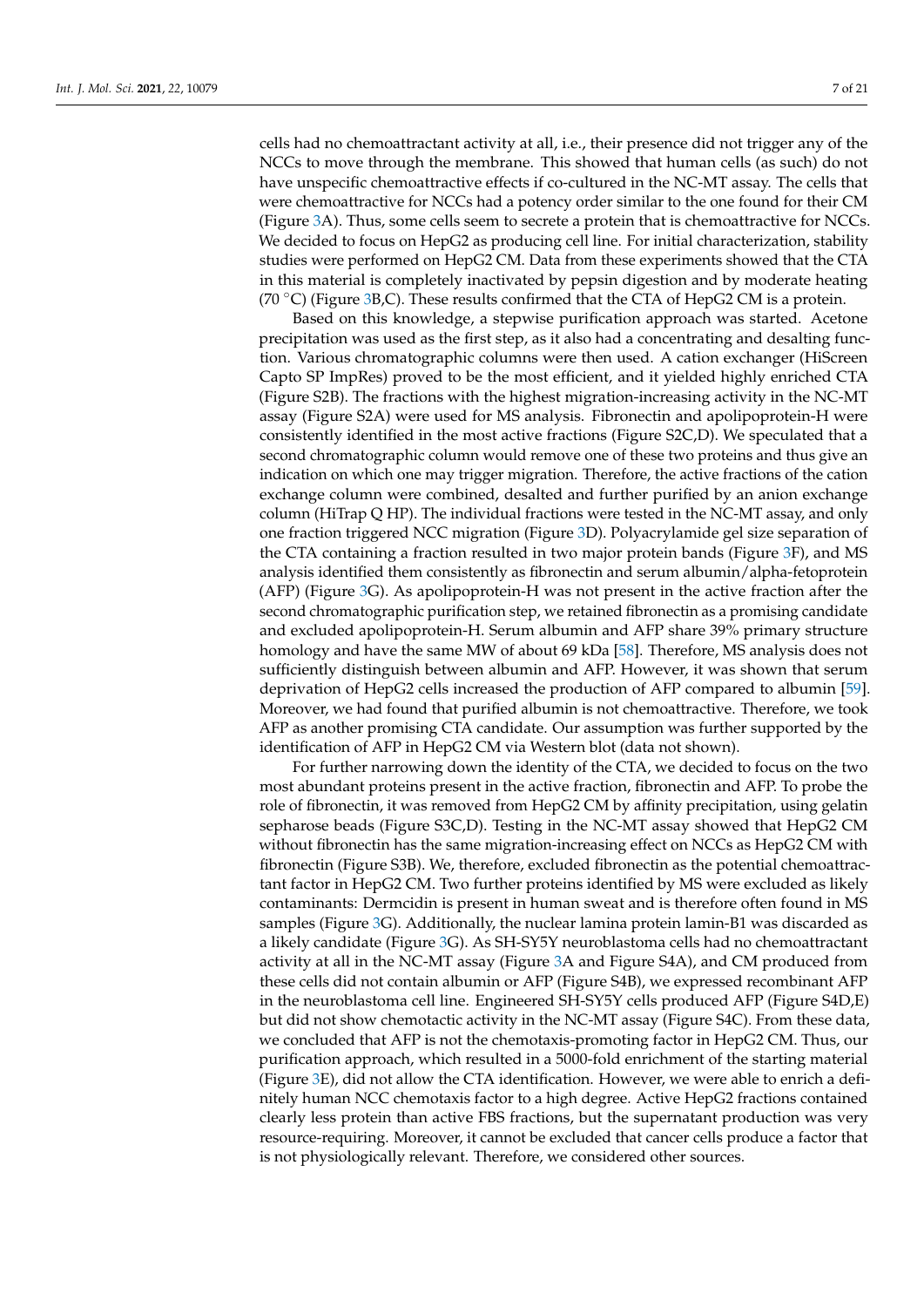<span id="page-7-0"></span>

Figure 3. Characterization of the chemotaxis-promoting factor in HepG2 conditioned medium (CM). (A) Production of chemoattractant factors by human cell lines was examined by two experimental setups: the use of conditioned medium chemoattractant factors by human cell lines was examined by two experimental setups: the use of conditioned medium<br>(CM) and co-culture. For the transfer of CM, the indicated cell lines were cultured in the medium with 0% F medium supernatant from these cultures was collected and then used to fill the (lower) reservoirs of the NC-MT assay. The upper insert was filled with NCCs and fresh (unconditioned) medium. For co-culture experiments, cells of the indicated cell lines were grown at the bottom of the reservoir. At the start of the experiment, they received fresh medium with 0% FBS, and 48 h later, NCCs were added to the inserts above the cell lines in fresh medium (upper compartment). In both cases, In both cases, NCCs were allowed to me hole to were the central number including (upper comparativity), in backuptos NCCs were allowed to migrate for 6 h, before the number of cells reaching the lower membrane side was quantified. Data are normalized to the migration triggered by 5% FBS. They are shown as means  $\pm$  SEM from at least three independent experiments. \*\*  $p < 0.01$ , \*\*\*  $p < 0.001$ , ns: not significant as determined by one-way ANOVA followed by Dunnett's post hoc test (compared to untreated control). (**B**) Before use as a chemoattractant in the lower (reservoir) chamber, HepG2 CM was digested with pepsin, as in Figure 1E. Data are normalized to HepG2 CM and are shown as means  $\pm$  SD from three independent experiments. \*\*\*  $p < 0.001$ , ns: not significant as determined by one-way ANOVA followed by Dunnett's post hoc test (compared to untreated control). (C) HepG2 CM samples were heat treated under different conditions and tested afterwards at 5% concentration in the NC-MT assay for chemotactic activity. Data are normalized to HepG2 CM and shown as means  $\pm$  SD from three independent experiments. \*\*\*  $p$  < 0.001, ns: not significant as determined by one-way ANOVA  $\frac{d}{dx}$  CM  $\frac{d}{dx}$  CM was purified via action for a cation for  $\frac{d}{dx}$  cation for  $\frac{d}{dx}$  cation exchange column for  $\frac{d}{dx}$ followed by Dunnett's post hoc test (compared to untreated control). (D) The chemotaxis-triggering factor in HepG2 CM was purified via acetone precipitation followed by a cation exchange column (HiScreen Capto SP ImpRes) and an anion exchange column (HiTrap Q HP). Fraction 2 (F2) and the combined fractions F18–25 (F18–25) from the cation exchanger as well as fractions 4–15 from the anion exchanger were tested at a final concentration of 20% (80% fresh medium) in the NC-MT-HTS assay. As a positive control, 5% FBS and 100% HepG2 CM were used. UT: untreated. Data are means  $\pm$  SD of three independent experiments. \*\*\*  $p < 0.001$  as determined by one-way ANOVA followed by Dunnett's post hoc test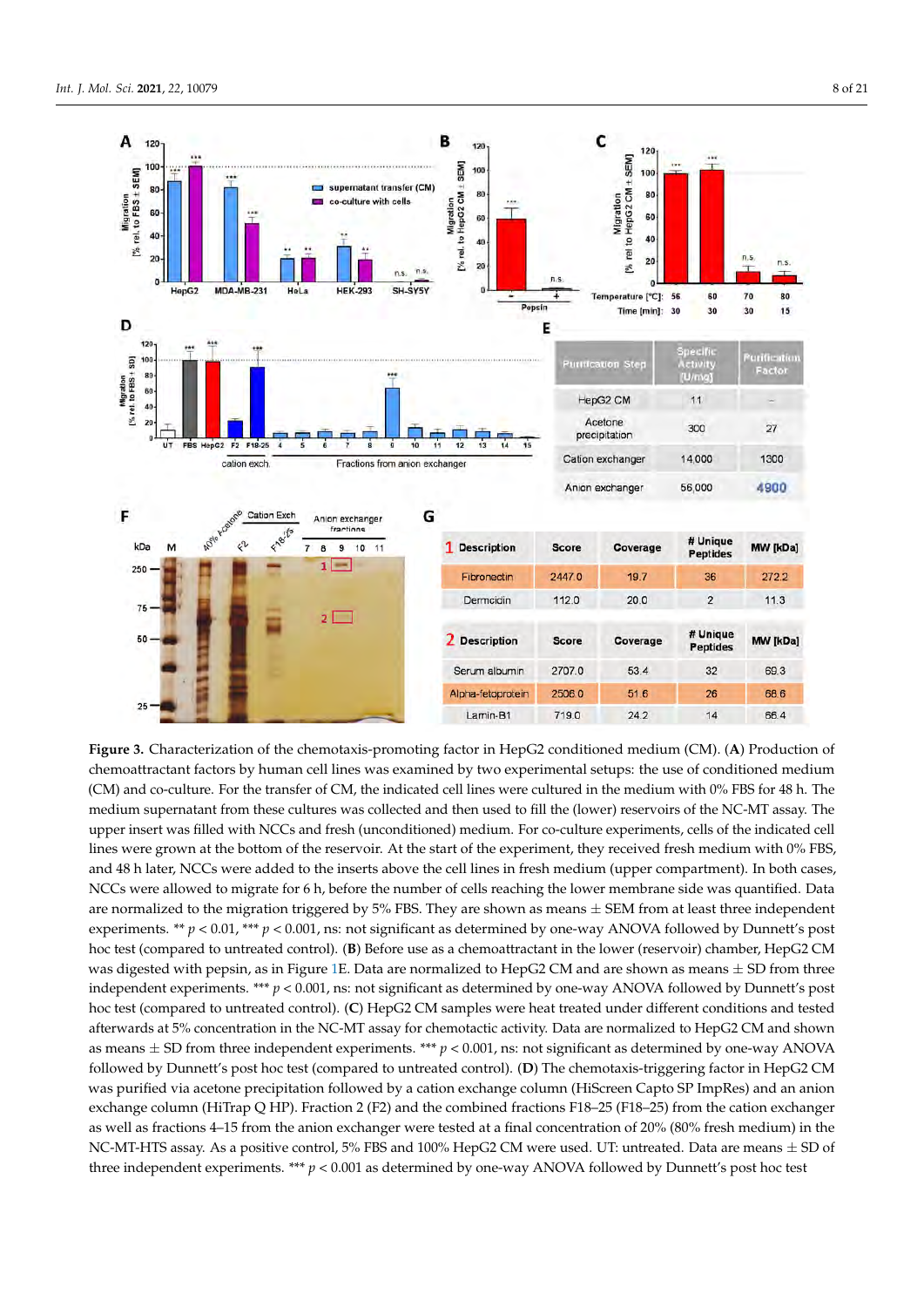(compared to untreated control). (**E**) The specific activity and the purification factor were determined after each purification step. (**F**) Samples from acetone precipitation (40% acetone), fraction 2 (F2) and combined fractions 18–25 (F18–25) from the cation exchanger as well as fractions 7–11 from the anion exchanger were separated on a 10% SDS gel, and bands were visualized by silver staining. Bands cut out for MS analysis are marked in red. 1: fibronectin, 2: alpha-fetoprotein. (**G**) Proteins in fraction 9 from the anion exchanger were separated on a 10% SDS gel, and two bands were cut out for mass spectrometry (MS) analysis. The table represents the MS result of bands 1 and 2 of fraction 9, detecting fibronectin and alpha-fetoprotein as the most abundant proteins. MS analysis was performed from two independent experiments with the same results.

### *2.4. Human Platelet Lysate as Animal-Free CTA Alternative*

Human platelet lysate is a high-quality human-derived product known to be rich in growth factors. It appeared as optimal alternative starting material, as it is commercially available. In a pilot experiment, we produced a small amount of huPL ourselves and observed potent bioactivity in the NC-MT assay (not shown). To follow up on this, we obtained huPL from various suppliers. We were surprised to observe that the huPL contained large amounts of albumin (Figure S5A). Our investigations showed that plasma is added to all commercial huPLs. The suppliers argued that this is necessary to stabilize the platelet factors and to guaranty optimal cell growth when huPL is used as cell culture additive [\[60,](#page-20-12)[61\]](#page-20-13). When we tested different lots of commercially available huPLs in the NC-MT assay, we found that this material potently triggered NCC migration (Figure [4A](#page-9-0)). In the next step, we used our established procedures to verify that a protein of the lysate is responsible for chemotaxis. Data from these experiments showed that the CTA in huPL is inactivated by pepsin digestion and by heating (Figure [4B](#page-9-0),C). We, therefore, concluded that the chemotaxis-promoting factor in huPL is a protein similar to the factor present in FBS and HepG2 CM. For purification of the CTA, we optimized the strategy and started with a chromatographic purification step using the HiScreen Capto SP ImpRes cation exchange column and Figure S5B. The acetone precipitation was performed afterwards on the pooled active fractions obtained. This way, the pellet could be frozen and stored at −20 ◦C. Through this improved procedure, it was no longer necessary to perform all purification steps within one day. Additionally, many acetone pellets could be combined, and a large batch could be produced for further purification. A disadvantage of this process was that the pellet was hard to dissolve, and some material was lost. By running the re-dissolved material over an anion exchange column (HiTrap Q HP), the CTA could eventually be purified up to 2000-fold, compared to the starting material (Figure [4E](#page-9-0)).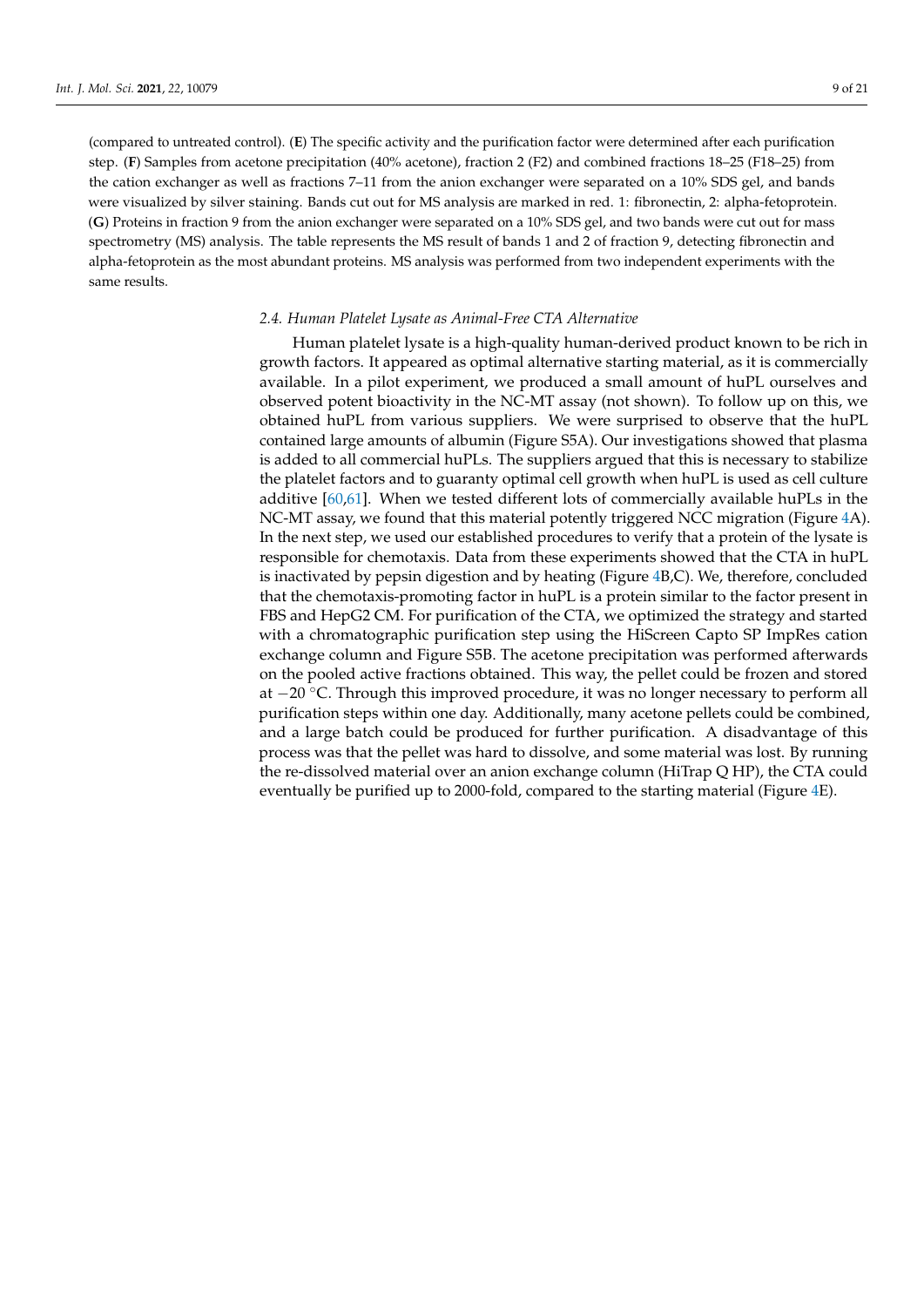<span id="page-9-0"></span>

**Figure 4.** Characterization of the chemotaxis-promoting factor from human platelets. (A) Several commercially available contract the contract of the contract of the contract of the contract of the contract of the contract huPLs (lots a-c) were tested at a final concentration of 5% in the NC-MT assay. Heparin (at a final concentration of 2 U/mL) was added to lots b and c to prevent coagulation of the medium. FBS (5%) was used as positive control. Data are normalized to FBS and are shown as means  $\pm$  SD from three independent experiments. \*\*\*  $p$  < 0.001 as determined by one-way ANOVA followed by Dunnett's post hoc test (compared to untreated control). (B) Before being used as a chemoattractant in the lower (reservoir) chamber (at 5%), huPL was digested with 0.5% pepsin (as in Figure [1E](#page-3-0)). Data are normalized to huPL and are shown as means  $\pm$  SD from three independent experiments. \*\*\*  $p < 0.001$ , ns: not significant as determined by one-way ANOVA followed by Dunnett's post hoc test (compared to untreated control). (C) huPL samples were heat treated under different conditions and tested afterwards at 5% concentration in the NC-MT assay for chemotactic activity. Data are tactive activity. Data are not the normalized to help and shown as means  $\frac{1}{2}$  and shown as means  $\frac{1}{2}$ . normalized to huPL and shown as means  $\pm$  SD from three independent experiments. \*\*\*  $p < 0.001$ , ns: not significant as determined by one-way ANOVA followed by Dunnett's post hoc test (compared to untreated control). (**D**) Scheme for the enrichment strategy for chemotactic factors from human platelet lysate (huPL). Platelet lysate was fractionated on a cation exchange column (HiScreen Capto SP ImpRes), followed by acetone precipitation and analysis of the pellet material on an anion exchange column (HiTrap Q HP). (**E**) The specific activity and the purification factor were determined after each purification step.

# 2.5. Time-Lapse Analysis of the Chemotactic Activity of FBS, HepG2 CM and huPL

Having established three ways to obtain a potent NCC chemotactic factor in a populationbased assay (NC-MT), we were interested in obtaining additional and more direct proof of chemotactic activity on individual cells. The NC-MT assay determines the number of migrated cells at the end of the assay, and cells are not observable during the migration. To avoid these issues, we performed the  $\mu$ -slide chemotaxis assay. This setup uses a complex cell culture format (produced by ibidi), in which cells can be placed in a stable chemical gradient and observed over several hours (Figure 5A and Figure S6A). The cells were observed via time-lapse imaging, and the migration tracks of individual cells were visualized. Initial controls showed that NCC migrated in all directions when there was no chemoattractant present (Figure [5B](#page-10-0) left). When cells were exposed to the same concentration of a chemoattractant on both sides, they migrated towards both stimuli with about the same frequency (Figure [5B](#page-10-0) right). For classical chemotaxis testing, only one reservoir was filled with a chemoattractant (FBS, HepG2 CM or huPL) so that cells were within a stable gradient. Under these conditions, they migrated towards the higher concentration of the chemoattractant (Figure [5C](#page-10-0)).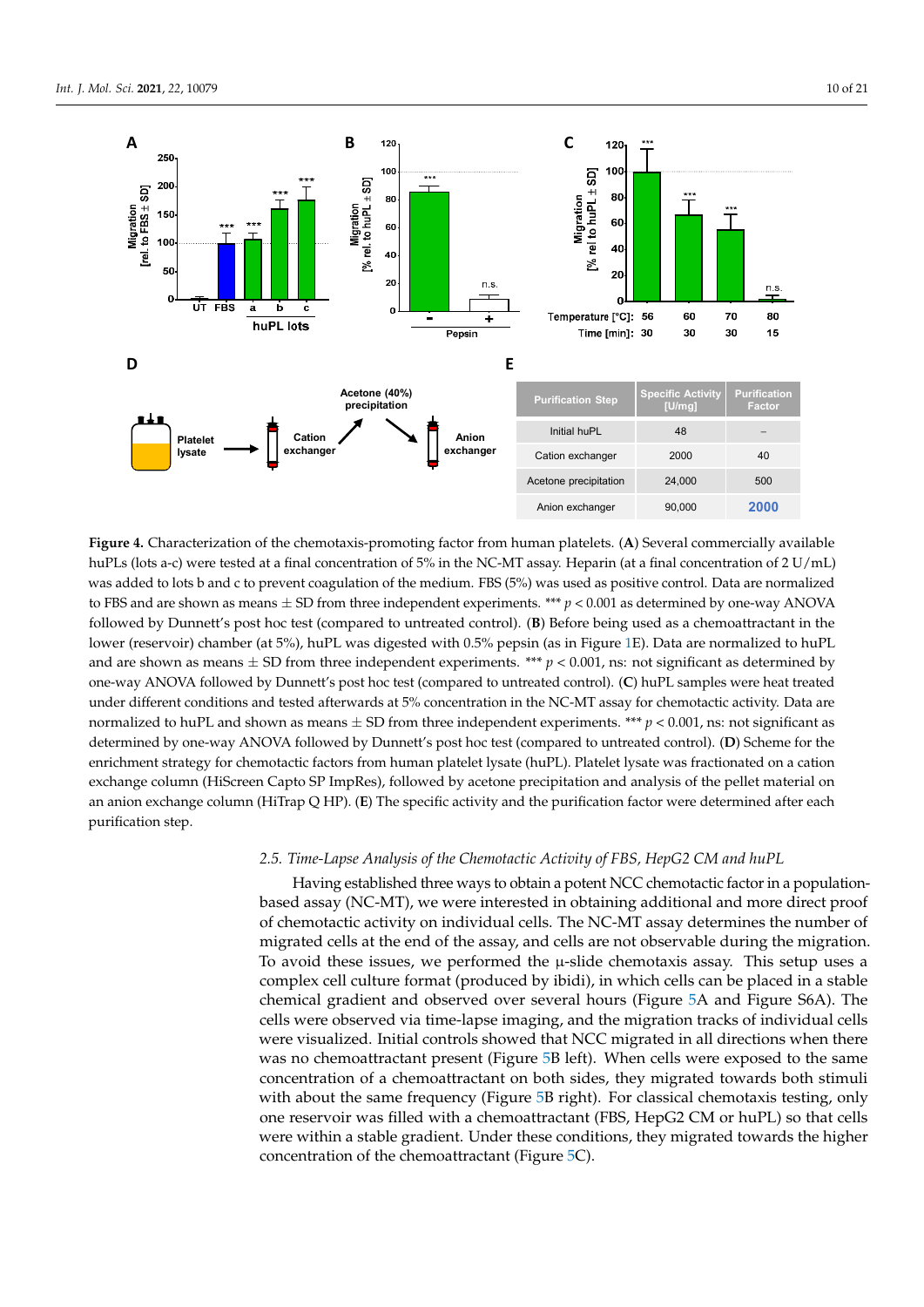<span id="page-10-0"></span>

**Figure 5.** Tracking of single cells to compare the chemotactic activity of FBS, huPL and HepG2 CM. (**A**) Graphical illustration of the μ-slide chemotaxis assay setup, as seen from above (ibidi). Cells were seeded in the 1 mm broad gap between the reservoirs (oblong middle compartment). Reservoirs on both sides (shown as triangles) were either filled with medium (-) or chemoattractant dissolved in medium (+). (B) Representative cell trajectories (recorded for 24 h) of 20 NCCs with medium in both reservoirs (control 1, left) or FBS (5%) in both reservoirs (control 2, right). For the quantification of the migration, the chamber was placed onto a microscope stage, and cell movement was observed by time-lapse video imaging. video imaging. The black dot is the starting point of all cells in a re-normalized coordinate system (overlay of all cell starting points). The dashed line was inserted as a visual aid to symbolize the "watershed" of the gradient. The density The black dot is the starting point of all cells in a re-normalized coordinate system (overlay of all cell starting points). The dashed line was inserted as a visual aid to symbolize the "watershed" of the gradient. The density plot in the upper right corner was constructed by separating the migration area into 36 sectors (each  $10^{\circ}$  wide) starting from the migration origin. The length of the segments indicates the distribution of cell counts inside the sectors. For visualization reasons, sectors were alternatingly stained blue and black. (C) Representative cell trajectories (recorded for 24 h) of 20 NCCs with medium in the right reservoir and FBS, huPL or HepG2 CM filled in the left reservoir. Numbers for each individual cell are only indicated in the right figure for graphical reasons.

> The software provided by the assay chamber supplier allowed quantification of Inglation plurinot of perpendicular to the general term (ipsure corr). Chemiciation is defined<br>by this program as a form of migration that is more effective parallel to the gradient Figure 2 (Madison, Madison, Madison, Madison, Wichinesen, William perpendicular to it. The addition of FBS, HepG2 CM or huPL to one reservoir led to clear chemotaxis (Figure S6B). The results confirmed that FBS, HepG2 CM and huPL trigger chemotaxis in individual NCCs. Moreover, NCCs in a HepG2 CM or huPL gradient also migrated longer distances and faster compared to the control cells (Figure S6D). In conclusion, FBS, HepG2 CM and huPL are verified sources of CTA for NCCs.  $S_{\text{max}}$  in estential 8 (E8) medium (DMEM/F12 supplemented with  $\mathcal{L}$  supplemented with  $\mathcal{L}$  supplemented with  $\mathcal{L}$  supplemented with  $\mathcal{L}$  supplemented with  $\mathcal{L}$  supplemented with  $\mathcal{L}$  supplemented migration parallel or perpendicular to the gradient (Figure S6A). Chemotaxis is defined

## **3. Materials and Methods**

### *3.1. Neural Crest Cell Differentiation*

For the differentiation of human NCCs, several induced pluripotent stem cell (iPSC) lines (IMR90\_clone\_#4 (WiCell, Madison, WI, USA), SIGi001-A (Sigma, Steinheim, Germany) and SBAD2 (derived and characterized at the University of Newcastle from Lonza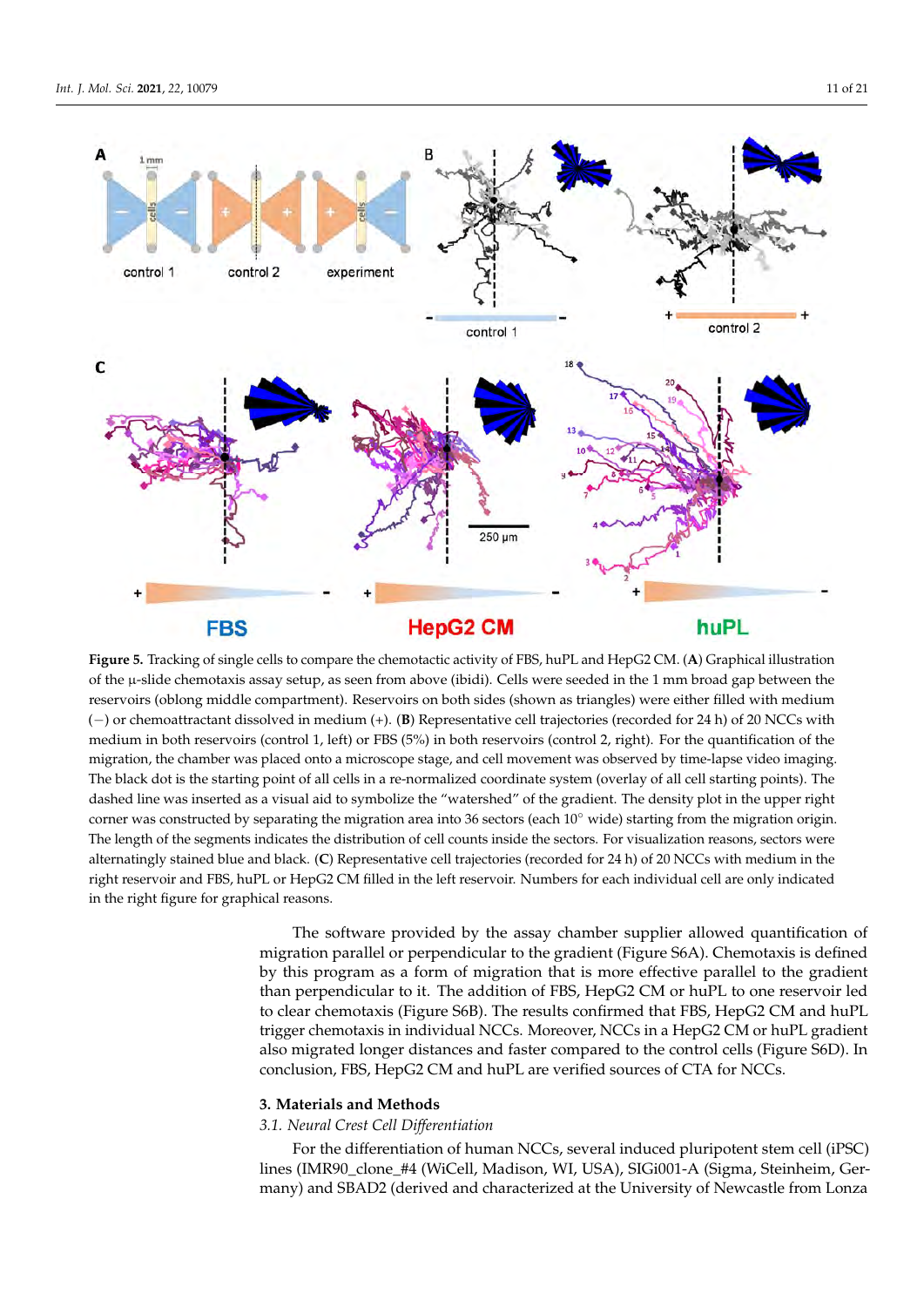fibroblasts CC-2511, Lot 293971 with the tissue acquisition number 24245 [\[62\]](#page-20-14)) were tested. The differentiation to NCCs was performed according to a modified protocol of Mica et al. (2013) [\[63\]](#page-20-15). IPSCs were maintained on human Laminin-521 (BioLamina, Sundbyger, Sweden) coating in essential 8 (E8) medium (DMEM/F12 supplemented with 15 mM Hepes (Gibco/Fisher Scientific, Hampton, NH, USA), 16 mg/mL, L-ascorbic-acid, 0.7 mg/mL sodium selenite, 20 µg/mL insulin, 10 µg/mL holo-transferrin (all from Sigma, Steinheim, Germany), 100 ng/mL bFGF (Thermo Fisher Scientific, Waltham, MA, US) and 1.74 ng/mL TGFb (R&D Systems, Minneapolis, MN, USA). For differentiation into NCCs, iPSCs were plated on Matrigel<sup>TM</sup> (Corning, Glendale, AZ, USA) coated 6-well plates at a density of 100,000 cells/cm<sup>2</sup> in E8 medium containing 10 μM ROCK-inhibitor (Y-27632 (Tocris, Bristol, UK)). After one day, cells reached a confluency of 70–80%, and differentiation was initiated (day 0) by a medium change to KSR medium (Knock out DMEM, 15% knock out serum replacement,  $1\%$  GlutaMax,  $1\%$  MEM NEAA solution and  $50 \mu$ M 2-mercaptoethanol (all from Gibco/Fisher Scientific, Hampton, NH, USA)) supplemented with 20 ng/mL Noggin (R&D Systems, Minneapolis, MN, USA) and 10 µM SB431542 (Tocris, Bristol, UK). From day 2 on, cells were treated with 3 µM CHIR 99021 (Axon Medchem, Reston, VA, USA). Noggin and SB431542 were withdrawn at day 3 and 4, respectively. Beginning at day 4, the KSR medium was gradually replaced by 25% increments of N2-S medium (DMEM/F12, 1% GlutaMax (both from Gibco/Fisher Scientific, Hampton, NH, USA), 1.55 mg/mL glucose,  $0.1$  mg/mL apotransferin, 25  $\mu$ g/mL insulin, 20 nM progesterone, 100  $\mu$ M putrescine and 30 nM selenium (all from Sigma, Steinheim, Germany)). Cells were collected at day 11, then resuspended in N2-S medium supplemented with 20 ng/mL EGF and 20 ng/mL FGF2 (both from R&D Systems, Minneapolis, MN, USA) and seeded as droplets (10  $\mu$ L) on poly-L-ornithine (PLO)/laminin/fibronectin-coated (all from Sigma, Steinheim, Germany) 10 cm dishes. Cells were expanded by weekly splitting. From now on, seeding as droplets was not necessary, and the medium was changed every second day. After 35–39 days, cells were cryopreserved at a concentration of 4  $\times$   $10^6$  cells/mL in 90% N2-S medium and 10% dimethyl sulfoxide (DMSO) (Merck Millipore, Burlington, MA, USA) until further use.

## *3.2. Migration Assay (cMINC)*

The circular migration inhibition of neural crest cell (MINC) assay was performed as described earlier [\[50\]](#page-20-3). Briefly, silicone stoppers (Platypus Technologies, Madison, WI, USA) were placed centrally into each experimental well of a 96-well polystyrene plate (Corning, Glendale, AZ, USA) coated with 10  $\mu$ g/mL poly-L-ornithine (PLO), 1  $\mu$ g/mL fibronectin and 1 µg/mL laminin (all from Sigma, Steinheim, Germany). Cells were seeded around the stoppers at a density of 95,000 cells/cm<sup>2</sup>. The following day, stoppers were removed to allow cells to migrate into the cell-free central area, and the medium was refreshed. To test the effect of toxicants on NCC motility, 5x concentrated toxicant solution was added to the medium 24 h after stopper removal. After another 24 h, cell viability and migration endpoints were monitored. For this, cells were stained with 1  $\mu$ g/mL HOECHST-33342 and 533 nM calcein-AM (both from Sigma, Steinheim, Germany), and image acquisition was performed using a Cellomics ArrayScan VTI imaging microscope (Thermo Fisher, Pittsburgh, PA, USA). HOECHST-33342 and calcein double-positive cells were defined as viable cells and determined by an automated algorithm described earlier [\[64](#page-20-16)[,65\]](#page-20-17). For the quantification of migration, a free software tool  $\frac{http://invitrotox.uni-konstanz.de/RA/}{$ accessed on 14 May 2021) was used to calculate the original stopper position and determine the number of HOECHST-33342 and calcein double positive cells within the migration area as described earlier [\[50\]](#page-20-3). Viability and migration were normalized to untreated or solvent control (0.1% DMSO).

## *3.3. Neural Crest Membrane Translocation (NC-MT) Assay*

For the NC-MT assay, Transwell<sup>®</sup> 24 well permeable supports (pore size 8  $\mu$ m, polycarbonate membrane, Corning, Glendale, Arizona, USA, catalog no. 3422) were used. NCCs were seeded at a density of 50,000 cells per insert (150,000 cells/cm<sup>2</sup>, 100  $\mu$ L) in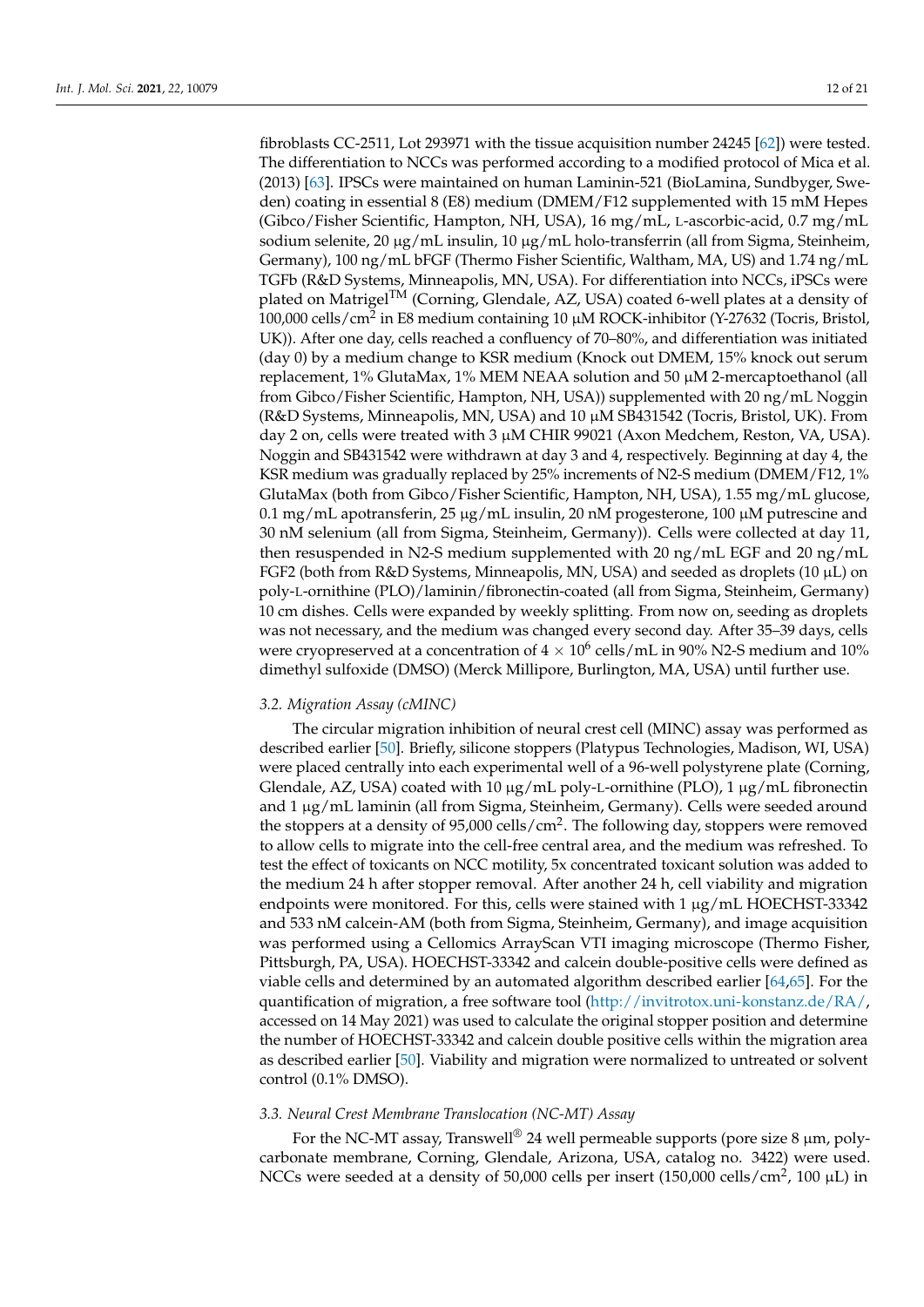N2-S medium supplemented with 20 ng/mL EGF and 20 ng/mL FGF2 (both from R&D Systems, Minneapolis, MN, USA) into the upper chamber. Test compounds were added in the stated concentration to the lower chamber (650  $\mu$ L). The cells were allowed to migrate for 6 h at 37  $\degree$ C and 5% CO<sub>2</sub>. After incubation, the medium was aspirated from the inserts and reservoirs, and the upper side of each insert was gently swabbed, using cotton-swabs, to remove cells that had not migrated through the membrane. Reservoirs and inserts were washed once with phosphate-buffered saline (PBS), and afterwards, the migrated cells on the membrane were fixed with 3.7% formaldehyde  $(v/v$  in H<sub>2</sub>O) and stained with crystal violet for 15 min. Subsequently, the inserts were thoroughly rinsed with water and dried for at least 24 h. Five non-overlapping pictures per condition were taken with an Axio Observer Z1 microscope (Zeiss, Oberkochen, Germany) to evaluate the number of migrated cells. The number of migrated cells was normalized to that of cells stimulated with FBS.

For the NC-MT-HTS assay, the Transwell<sup>®</sup> high throughput screening system (pore size 8 µm, polyester membrane, Corning, Glendale, AZ, USA, catalog no. 3384) was used. It consists of 96 wells of permeable inserts connected by a rigid tray and a 96-well receiver plate. Cells were seeded at a density of 25,000 cells per insert (175,000 cells/cm<sup>2</sup>, 50  $\mu$ L) into the upper chamber. Test compounds were added in the stated concentration to the lower chamber (150 µL). The cells were allowed to migrate for 6 h at 37 °C and 5% CO<sub>2</sub>. After incubation, the medium was aspirated from inserts and reservoirs, and both were washed once with PBS. Reservoirs were filled with 150  $\mu$ L EDTA solution containing 130 nM calcein-AM (Sigma, Steinheim, Germany) and incubated for 30 min at 37 °C and 5% CO<sub>2</sub>. Plates were then centrifuged for 4 min at  $350 \times g$  to remove migrated cells from the membrane. The tray with 96 wells of permeable inserts was removed, and the receiver plate containing the migrated cells was placed into a spectrophotometer (TECAN, Männedorf, Switzerland). Calcein-AM staining was detected at an emission length of 520 nm. After subtraction of the blank values, the number of migrated cells was normalized to that of cells stimulated with FBS.

## *3.4. Determination of Chemotactic Behaviour by Cell Tracking*

The  $\mu$ -slide chemotaxis assay (Ibidi, Martinsried, Germany) allows the establishment of a stable gradient and the observation of cells within this gradient via time-lapse imaging. Two reservoirs, filled either with a chemoattractant or with medium, are connected by a gap. The gap was coated with  $1 \mu g/mL$  fibronectin (Sigma, Steinheim, Germany) one day before seeding of the cells. The gap was filled with  $6 \mu L$  of cell suspension with a concentration of  $3 \times 10^6$  cells/mL (= 18,000 cells). The NCCs were allowed to attach for 3 h at 37  $\degree$ C and 5% CO<sub>2</sub>. Afterwards, the reservoirs were filled with pure medium only on one side and medium containing chemoattractant on the other side. Directly afterwards, the µ-slide chemotaxis slide was mounted on the stage of an Axio Observer Z1 microscope (Zeiss, Oberkochen, Germany) equipped with an Axiocam MRm camera and an incubation chamber (37 °C, 5% CO<sub>2</sub>). Phase contrast images were taken every 10 min for 24 h using a 5× objective. Images were exported as JPEG files, and cell tracking was performed using the 'Manual Tracking' plugin from ImageJ [\[66\]](#page-20-18). For each biological replicate, 20 cells were tracked per condition. The resulting cell coordinates were transferred to the 'Chemotaxis and Migration Tool V2.0' (Ibidi, Martinsried, Germany) to determine cell translocation, accumulated distance and cell speed and to generate "rose plots" of the tracked cells.

## *3.5. Co-Culture and Conditioned Medium Preparation*

HepG2 hepatoma cells (ATCC, HB-8065), MDA-MB-231 breast carcinoma cells (ATCC, HTB-26), HeLa cervical cancer cells (ATCC, CCL-2), HEK-239 human embryonic kidney cells (ATCC, CRL-1573) and SH-SY5Y neuroblastoma cells (ATCC, CRL-2266) were cultured in DMEM + GlutMax<sup>TM</sup> (Gibco/Fisher Scientific, Hampton, NH, USA) supplemented with 10% fetal bovine serum (FBS) (PAA Laboratories, Pasching, Austria) and 1% pen/strep (Gibco/Fisher Scientific, Hampton, NH, USA) at 37 °C and 5%  $CO<sub>2</sub>$ . Cells were passaged every other day.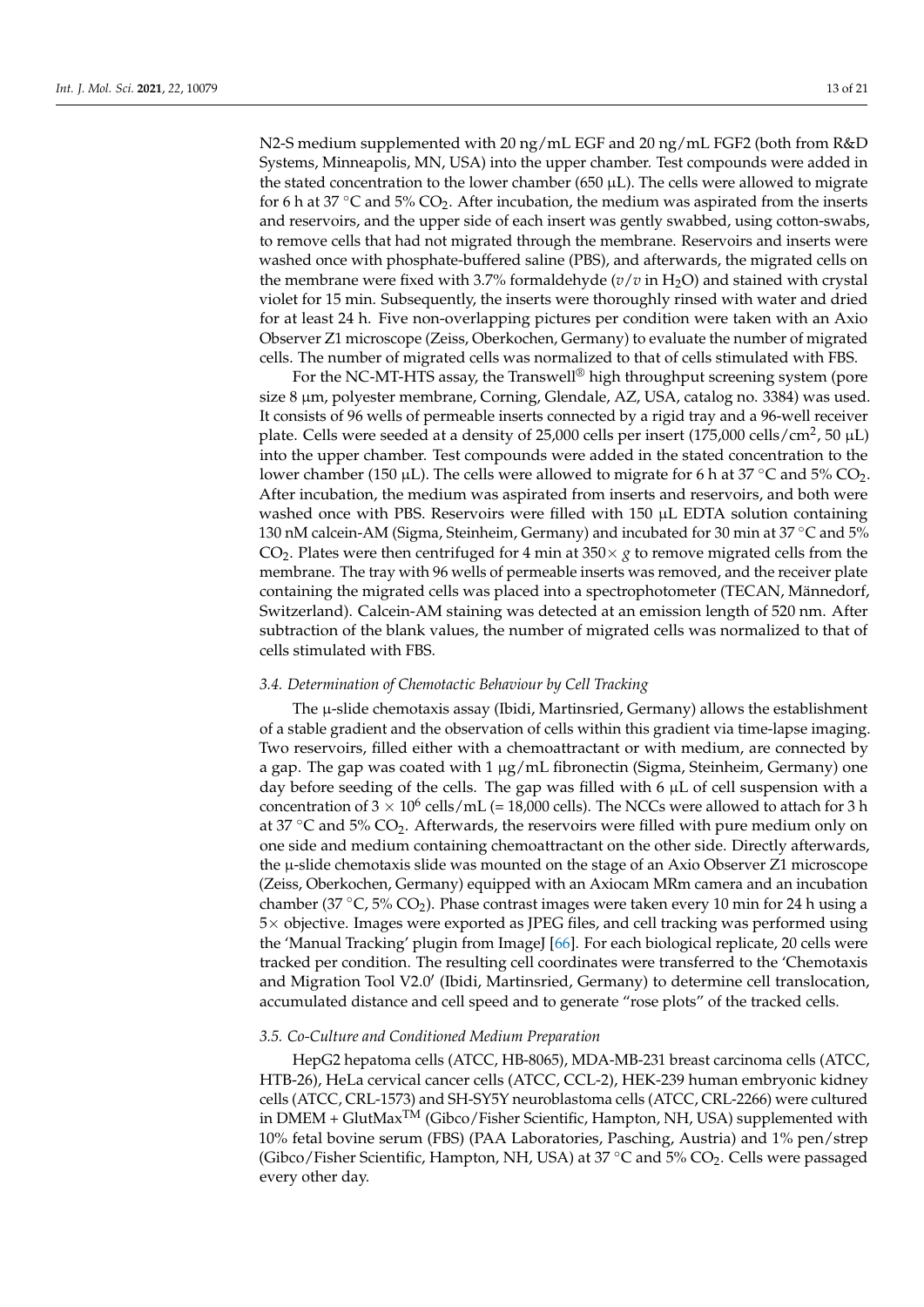For conditioned medium (CM) preparation, the cells were seeded in  $DMEM + GlutMax^{TM}$ (Gibco/Fisher Scientific, Hampton, NH, USA) supplemented with 10% FBS (PAA Laboratories, Pasching, Austria) and 1% pen/strep (Gibco/Fisher Scientific, Hampton, NH, USA) and grown until they reached confluency. The medium was aspirated, the cells were washed once with phosphate-buffered saline (PBS) and then fresh DMEM + GlutMax<sup>TM</sup> without FBS, and pen/strep was added. Cells were incubated for 24 h. To remove any residues of FBS, the medium was again aspirated, the cells were washed once with PBS, and then fresh DMEM + GlutMax<sup>TM</sup> was added. After incubation for another 24 h, the medium supernatant was harvested and centrifuged at  $314 \times g$  for 4 min to remove cell debris. This conditioned medium (CM) was either used in the NC-MT assay or further processed by acetone precipitation (and the pellet stored at −20 ◦C).

For co-culture experiments, cells were seeded at a concentration of 150,000 cells/cm<sup>2</sup> in 24-well plates in DMEM + GlutMax<sup>TM</sup> supplemented with 10% foetal bovine serum (FBS) (PAA Laboratories, Pasching, Austria) and 1% pen/strep (Gibco/Fisher Scientific, Hampton, NH, USA). Cells were incubated for 24 h. Afterwards, cells were washed once with phosphate-buffered saline (PBS) and then fresh DMEM + GlutMax<sup>TM</sup> (Gibco/Fisher Scientific, Hampton, NH, USA) was added. The steps were analogue to the conditioned medium preparation. After 48 h of starvation, the inserts with seeded NCCs were placed into the wells of the 24 well plate containing starved cells.

#### *3.6. Human Serum and Platelet Lysate Preparation*

Approach 1 (human serum): Whole Blood was obtained from healthy adult volunteers and collected into Monovettes (7.5 mL, K3 EDTA, Sarstedt, Nümbrecht, Germany). Procedures were approved by the institutional review board (IRB) of the University of Konstanz. Before blood collection, the monovettes were washed twice with MilliQ water to remove EDTA and enable clotting. For serum preparation, whole blood was allowed to clot by leaving it undisturbed at RT for 30 min. The clot was removed by centrifugation at 1500 $\times$  *g* for 10 min at 4 °C. Supernatants were transferred immediately into fresh tubes, aliquoted and stored at −80 ◦C.

Approach 2 (huPL preparation): For platelet lysate preparation, whole blood was centrifuged at  $150 \times g$  for 20 min at RT to collect platelet-rich plasma. Only the upper half of the platelet-rich plasma was transferred into a new plastic tube and buffer A (10 mM sodium citrate, 150 mM NaCl, 1 mM EDTA, 1% dextrose, pH 7.4) containing 1  $\mu$ M prostaglandin (PGI2, Iloprost, Sigma, Steinheim, Germany) was added at 1:1 ratio. The mixture was centrifuged at  $350 \times g$  for 15 min at RT. The platelet pellet was washed once in buffer B (140 mM NaCl, 6 mM KCl, 2 mM  $Mg_2SO_4$ , 2 mM NaHPO<sub>4</sub>, 6 mM HEPES, pH 7.4) to remove plasma residues. The pellet was resuspended in an appropriate volume of buffer B, and the platelets were lysed by three freeze-thaw cycles at −20 ◦C and 37 ◦C. Finally, the platelet lysate was centrifuged at  $2000 \times g$  for 15 min at RT to remove platelet debris. The supernatant was aliquoted and stored at −20 ◦C.

Approach 3: Commercial huPLs (CRUX RUFA research (Trinova Biochem, Gießen, Germany), ELAREM™ PRIME (PL BioScience, Aachen, Germany), Stemulate™ (COOK Regentec, Indianapolis, IN, USA)) were obtained, aliquoted and stored at −20 ◦C. To prevent coagulation of the cell culture medium, heparin (PL-HEP-0005) was added at a final concentration of 2 U/mL. No heparin was required when using Stemulate<sup>™</sup> (COOK Regentec, Indianapolis, IN, USA).

#### *3.7. Acetone Precipitation*

FBS, huPL or HepG2 CM were mixed with 30% precooled acetone (VWR Chemicals, Darmstadt, Germany) and incubated overnight at −20 ◦C. Samples were then centrifuged at  $7000 \times g$  for 30 min. The supernatant was transferred into a new 250 mL centrifuge tube (Corning, Glendale, AZ, USA), and the pellet was discarded. Then, 10% precooled acetone (VWR Chemicals, Darmstadt, Germany) was added and again incubated overnight at −20 ◦C. The sample was centrifuged at 7000× *g* for 30 min. This time the supernatant was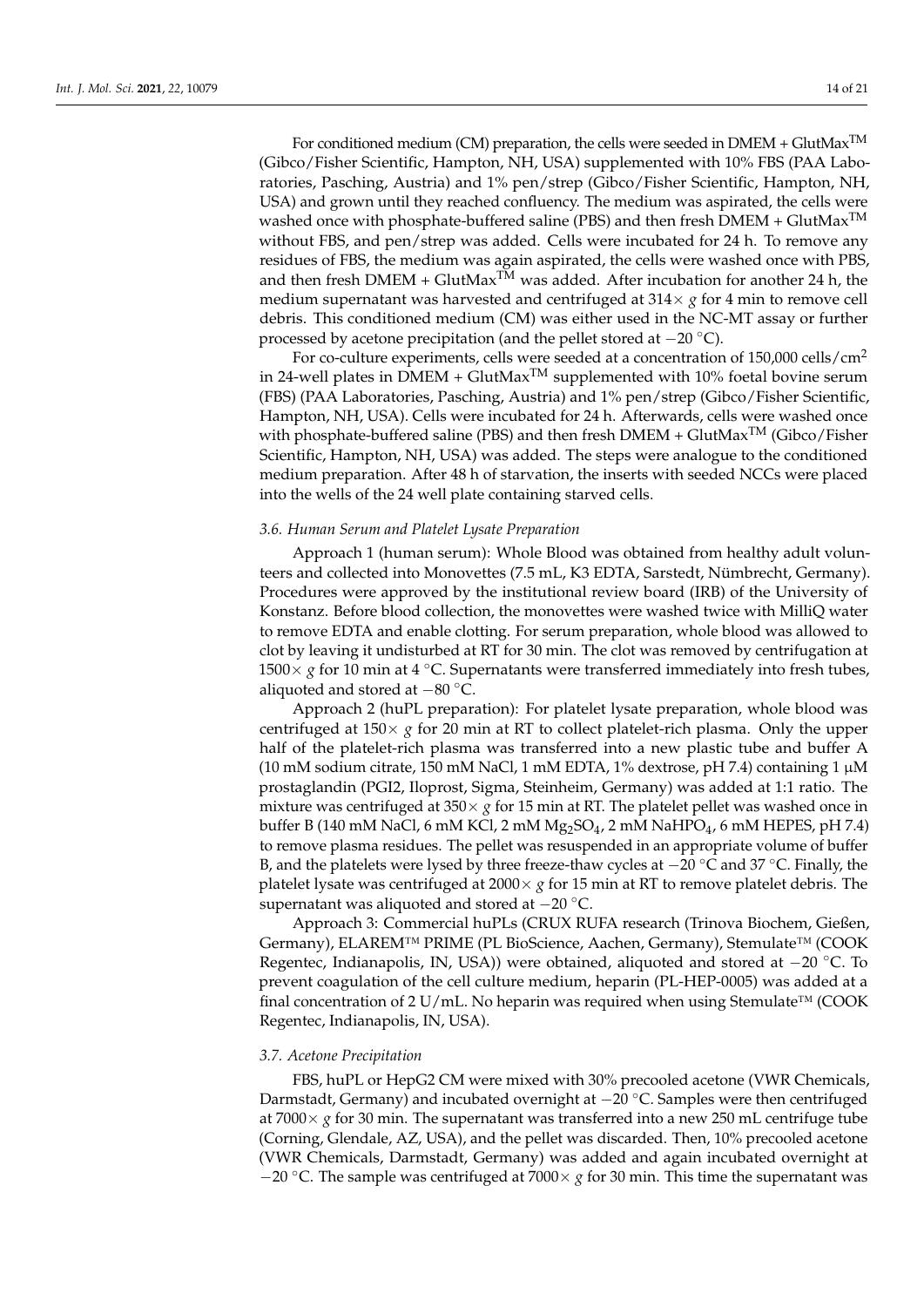discarded, and the remaining pellet dried at room temperature until all acetone remains were evaporated. The pellet was stored at  $-20$  °C for further usage.

#### *3.8. Protein Purification*

Fast protein liquid chromatography (FPLC) was used to purify complex protein mixtures. The procedure takes advantage of the fact that different proteins have different affinities to the resin of the purification columns. FPLC was performed using an ÄK-TAprime plus (GE Healthcare, München, Germany) system equipped with a UV detection system. Protein separation was carried out with different ion exchange columns: a cation exchange column (HiScreen Capto SP ImpRes, GE Healthcare, München, Germany), an anion exchange column (HiTrap Q HP 1 mL, GE Healthcare) and another anion exchange column (HiTrap Q FF 5 mL, GE Healthcare, München, Germany). The start buffer contained 10 mM Tris-HCl (pH 7.4), and the elution buffers contained additionally 2 M MgCl<sub>2</sub> for the cation exchange column or 2 M NaCl for the anion exchange columns. All buffers were sterile-filtered before use. The chromatographic separation was performed using a linear gradient of the elution buffer, starting from 0 up to 50%, followed by a step up to 100% (Figure S5). The protein sample was sterile-filtered before loading it to the column. FPLC separation was performed at room temperature (RT), and fractions of 1 mL were collected with an automated fraction collector. Within the stepwise purification process, the collected fractions were tested for bioactivity in the NC-MT assay. For this, fractions were diluted 1:4 with medium and the migration-increasing activity was tested. For further purification steps, the active fractions were combined and desalted with a desalting column (HiPrep 26/10 Desalting, GE Healthcare, München, Germany) using MilliQ water as elution buffer. Afterwards, the desalted sample was loaded on the second ion exchange column for further protein separation. The individual fractions were tested in the NC-MT assay for their migration-increasing activity.

#### *3.9. Protein Separation and Detection*

For polyacrylamide gel electrophoresis (PAGE), samples were lysed in  $1\times$  Laemmli buffer and boiled for 5 min at 95 °C. Thirty-five micrograms of total protein were loaded on 10% PAA gels. Protein separation was performed in running buffer (250 mM tris base, 1.9 M glycine, 34.7 mM SDS, pH 8.3) with constant 80 V and maximum 300 mA for 2 h. The gel was then stained with coomassie blue dye (InstantBlue, VWR Chemicals, Darmstadt, Germany) for 20 min or overnight and afterwards washed twice with desalted water. Silver stainings were performed according to the instruction manual of the Pierce™ Silver Stain for Mass Spectrometry kit (Pierce/Thermo Fisher Scientific, Rockford, IL, USA, catalog no. 24600).

For Western blotting, samples were lysed in  $1\times$  Laemmli buffer and boiled for 5 min at 95 ◦C. Thirty-five micrograms of total protein were loaded on 10% PAA gels. Protein separation was performed in running buffer (250 mM tris base, 1.9 M glycine, 34.7 mM SDS, pH 8.3) with constant 80 V and maximum 300 mA. Afterwards, proteins were transferred at 20 V for 5 min onto nitrocellulose membranes (Amersham, Buckinghamshire, UK) using the Invitrogen iBlot 2 system. Membranes were blocked with 5% milk powder (*w*/*v*) in 0.1% TBS-Tween (*v*/*v*) for at least 1 h. Fibronectin antibody ab45688 (Abcam, Cambridge, UK), alpha 1 fetoprotein (AFP) antibody ab133617 (Abcam, Cambridge, UK) and glyceraldehyde 3-phosphate dehydrogenase (GAPDH) antibody ZG003 (Thermo Fisher Scientific, Waltham, MA, US) were incubated at  $4^{\circ}$ C overnight. After washing steps with 0.1% TBS-Tween (*v*/*v*), the secondary antibody (peroxidase-conjugated AffiniPure goat anti-mouse IgG (Jackson Immunoresearch, Cambridge, UK) or horseradish peroxidase-conjugated donkey anti-rabbit IgG (GE Healthcare, München, Germany) was incubated for 1 h at RT. For visualization, ECL Western blotting substrate (Pierce/Thermo Fisher Scientific, Rockford, IL, USA) was used.

For protein quantification, the Quick Start<sup>TM</sup> Bradford protein assay kit (Bio Rad, München, Germany) was used, and the assay was performed according to the instruction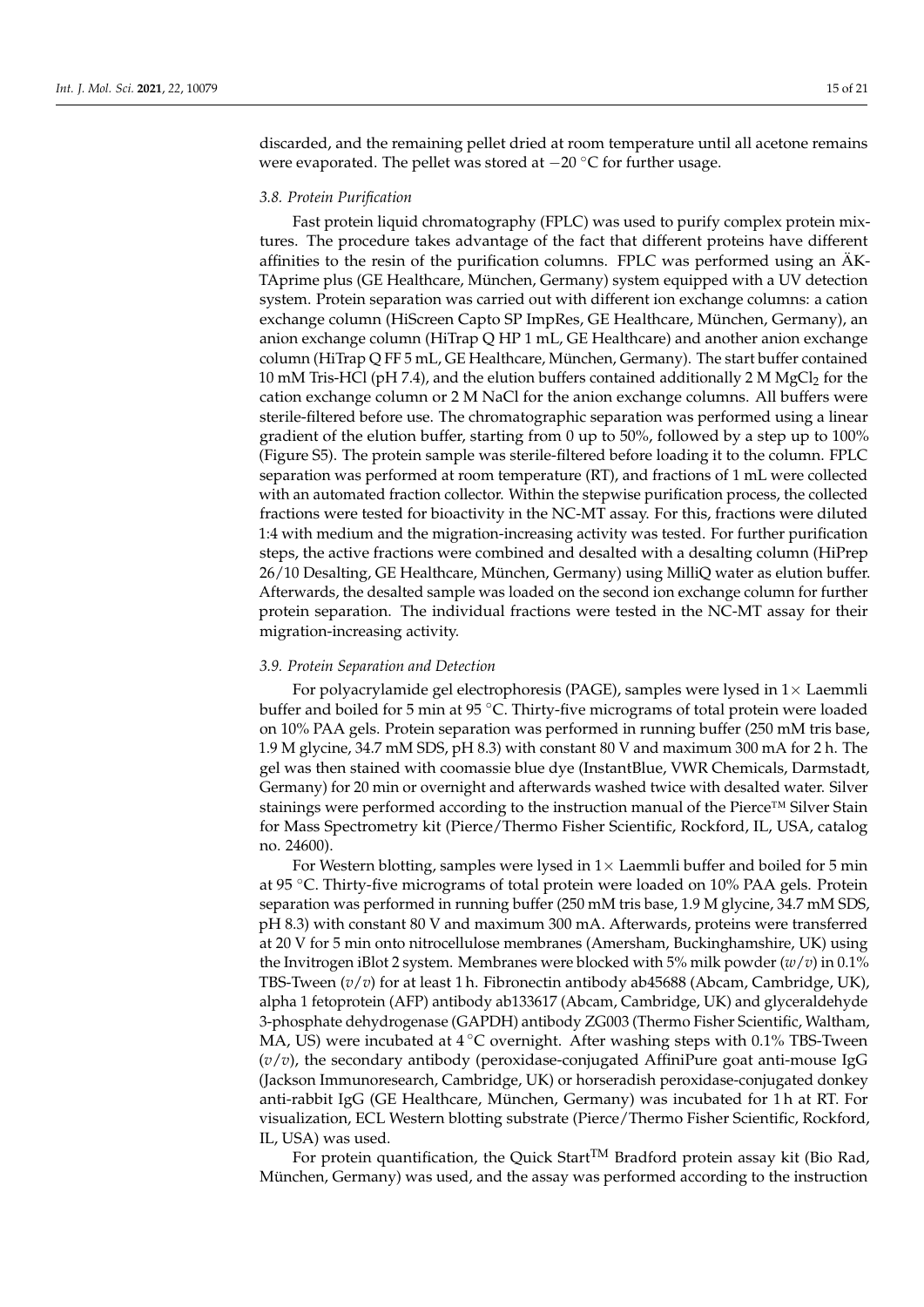manual of the manufacturer. BSA was used as protein standard with concentrations from 2 mg/mL down to 1.25 µg/mL. The assay was performed in a 96-well plate, and BSA standard dilutions and sample dilutions were added in triplicates to the wells, respectively. After incubation for 5 min at room temperature, the absorbance was measured at 595 nm with a spectrophotometer (TECAN, Männedorf, Switzerland).

## *3.10. Mass Spectrometry (MS) for Protein Identification*

The active fractions from the NC-MT assay were separated in a 10% SDS gel and stained with coomassie blue (InstantBlue, VWR Chemicals, Darmstadt, Germany) or a silver stain kit for mass spectrometry (Pierce/Thermo Fisher Scientific, Rockford, Illinois, USA, catalog no. 24600). The protein bands of interest were cut out, and all further steps were performed at the Proteomics Center of the University of Konstanz.

For sample preparation, all samples were reduced with DTT (30 min, 56◦C) and alkylated with chloroacetamide (60 min, RT). Digestions were performed using Trypsin  $(16 \text{ h}, 30 \degree \text{C}).$ 

All digests were analyzed on a QExactive HF mass spectrometer (Thermo Fisher Scientific, Bremen, Germany) interfaced with an Easy-nLC 1200 nanoflow liquid chromatography system (Thermo Fisher Scientific, Bremen, Germany). The peptide digests were reconstituted in 0.1% formic acid and loaded onto the analytical column (75  $\mu$ m  $\times$  15 cm). Peptides were resolved at a flow rate of 300 nL/min using a linear gradient of 6−45% solvent B (0.1% formic acid in 80% acetonitrile) over 45 min. Data-dependent acquisition with full scans in a 350−1500 m/z range was carried out at a mass resolution of 120,000. The 15 most intense precursor ions were selected for fragmentation. Peptides with charge states 2−7 were selected, and dynamic exclusion was set to 30 sec. Precursor ions were fragmented using higher-energy collision dissociation (HCD) set to 28%.

For data evaluation, the raw data were searched against a suitable database using Proteome Discoverer 1.4 (Thermo Scientific).

## *3.11. Heat Inactivation and Pepsin Digestion*

FBS, huPL and HepG2 CM samples were heat treated under different conditions. Therefore, the samples were incubated in heating blocks with temperatures of 60 $\degree$ C and 70 °C for 30 min and in heat blocks with temperatures of 80 °C and 90 °C for 15 min.

For pepsin digestion, FBS, huPL and HepG2 CM samples were mixed with pepsin solution, resulting in a final concentration of 0.5% pepsin (*w*/*v*). The pH was adjusted to pH = 2 with a 1 M HCl solution and controlled with pH strips. The samples were incubated at 37  $\degree$ C in a water bath. After 1 h of incubation, the pH of the sample was adjusted to pH = 7 by adding 1 M NaOH solution to stop the pepsin reaction. The control sample was run through the same acidification-incubation procedure but without pepsin. Control samples were prepared for each condition to exclude the influence of pH change on the sample activity.

#### *3.12. Stability Control Tests*

Collected fractions after ion exchange chromatography were tested directly in the NC-MT assay for their migration-increasing activity. The remaining fractions were stored for 24 h under different conditions: samples were left either at 4 ◦C or frozen at −80 ◦C, samples were mixed with  $1\times$  protease inhibitor cocktail (cOmplete tablets, Roche, Basel, Switzerland) and stored at 4 ◦C, samples were shock frozen in liquid nitrogen and stored at −80 °C, samples were mixed with 0.5 % BSA and stored at 4 °C and −80 °C, and samples were mixed with 20% glycerol and stored at −80 °C. After 24 h of incubation, the samples were retested in the NC-MT assay for their migration-increasing activity.

## *3.13. Fractionation of Proteins According to Their Molecular Weight*

Centrifugal filter devices (Amicon®- Ultra−0.5, Merck Millipore, Burlington, MA, USA) in five different "cut-off" sizes  $(3 K, 10 K, 30 K, 50 K, 100 K; K = 1000 Da)$  were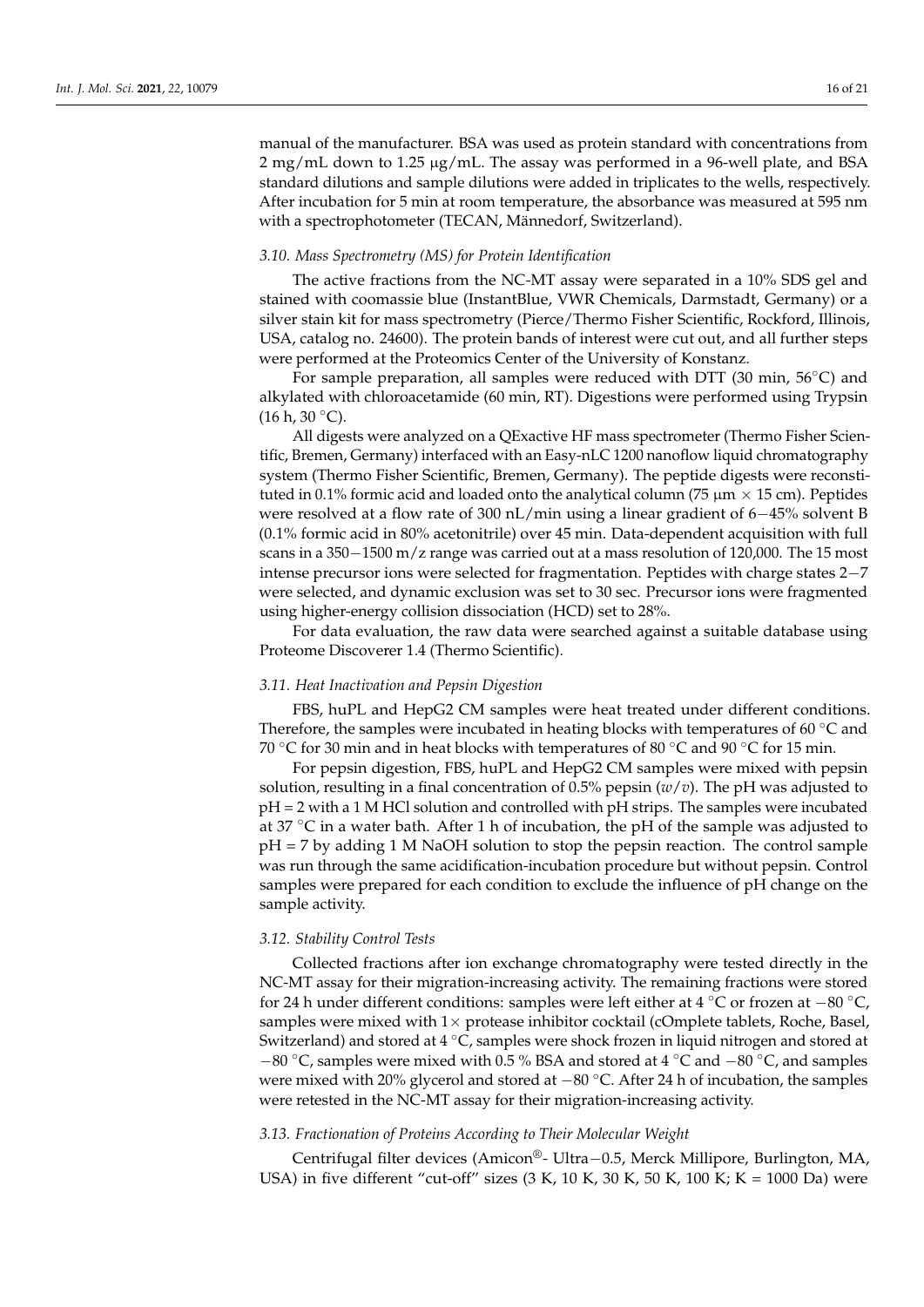filled with 500  $\mu$ L sample and centrifuged for 15 min at 14,000  $\times$  *g* at RT. The collection tube (filtrate) contained proteins smaller than the molecular cut-off. Proteins larger than the cut-off remained in the filter device after centrifugation (supernatant). To recover the sample in the filter device, the device was placed upside down in an empty tube and centrifuged for two minutes at 1000× *g* at RT.

## *3.14. Data Handling and Statistics*

If not stated otherwise, values are expressed as means of at least three different experiments (i.e., using three different cell preparations), with at least three technical replicates per cell preparation. Statistical differences were tested by ANOVA with post hoc tests as appropriate, using GraphPad Prism 7.0 (Graphpad Software, La Jolla, USA, [www.graphpad.com\)](www.graphpad.com).

## **4. Conclusions and Outlook**

Altogether, we have shown here that it is possible to establish an in vitro assay for directed migration of human neural crest cells (chemotaxis), a pivotal process in fetal development. Human material can be exclusively used for the assay, and it goes beyond the assessment of non-directed movement capacity (chemokinesis). Thus, it can be used to study processes and factors (pathological, toxicological or pharmacological) that specifically affect the sensing of a chemoattractive gradient and accordingly the directed movement of NCCs. We also demonstrated that the assay allows a highly quantitative readout, as it was successfully used here for determining the bioactivity spectrum of chromatographic fractions or of CTA preparations after various treatments (heat, proteases, etc.). This is a key feature that is important for the development of new approach methods (NAMs) that can be used for testing potential developmental toxicants (in particular developmental neurotoxicants). In the past, tremendous research has been invested in animal models of neural crest migration, and the search for human-relevant chemotactic factors has been neglected. For this purpose, ground work, as described here, is essential for providing a basis of a new generation of tests based only on human cells and human-relevant material and processes (here chemoattractant factors, cell culture coating, cell culture medium). Even though we have not yet succeeded in identifying a protein that can be produced recombinantly and then be used for such assays, here, we have provided protocols, which show how suitable protein fractions can be produced to establish a NAM.

We described here three sources of CTA: HepG2 supernatant, huPL and serum. For the latter source, most work focused on FBS, but we showed that human serum is also bioactive. Indeed, we do not have perfect proof that the chemotaxis-promoting factor in huPL is a platelet protein. Commercially available huPL always contained serum proteins. As an alternative approach, we produced purified platelets ourselves. These contained distinctly less plasma proteins than commercial huPL, but we cannot completely exclude contaminations.

Possibly, there is not only one protein with CTA, and such factors may work independently, or they may work synergistically. We believe that there is strong evidence for at least one factor present in serum. First, because we find CTA in cell-free serum; second, because HepG2 cells, which are known to produce serum proteins [\[67,](#page-20-19)[68\]](#page-20-20), produce such a factor. Whether the factor found in serum and the one in HepG2 supernatants (or huPL) is the same protein cannot be decided on the basis of the available data.

For better defining the protein factor, additional efforts are necessary. The combination of better chromatographic approaches together with extensive mass spectrometric characterization of all fractions may provide a step forward. However, this strategy can only be fully developed, if it is possible to stabilize and store highly bioactive fractions. At present, the loss of bioactivity of the most active fractions within 24 h makes purification strategies extremely challenging. Additionally, increasing the amount of starting material is limited by the binding capacity of the chromatographic columns. To circumvent these limi-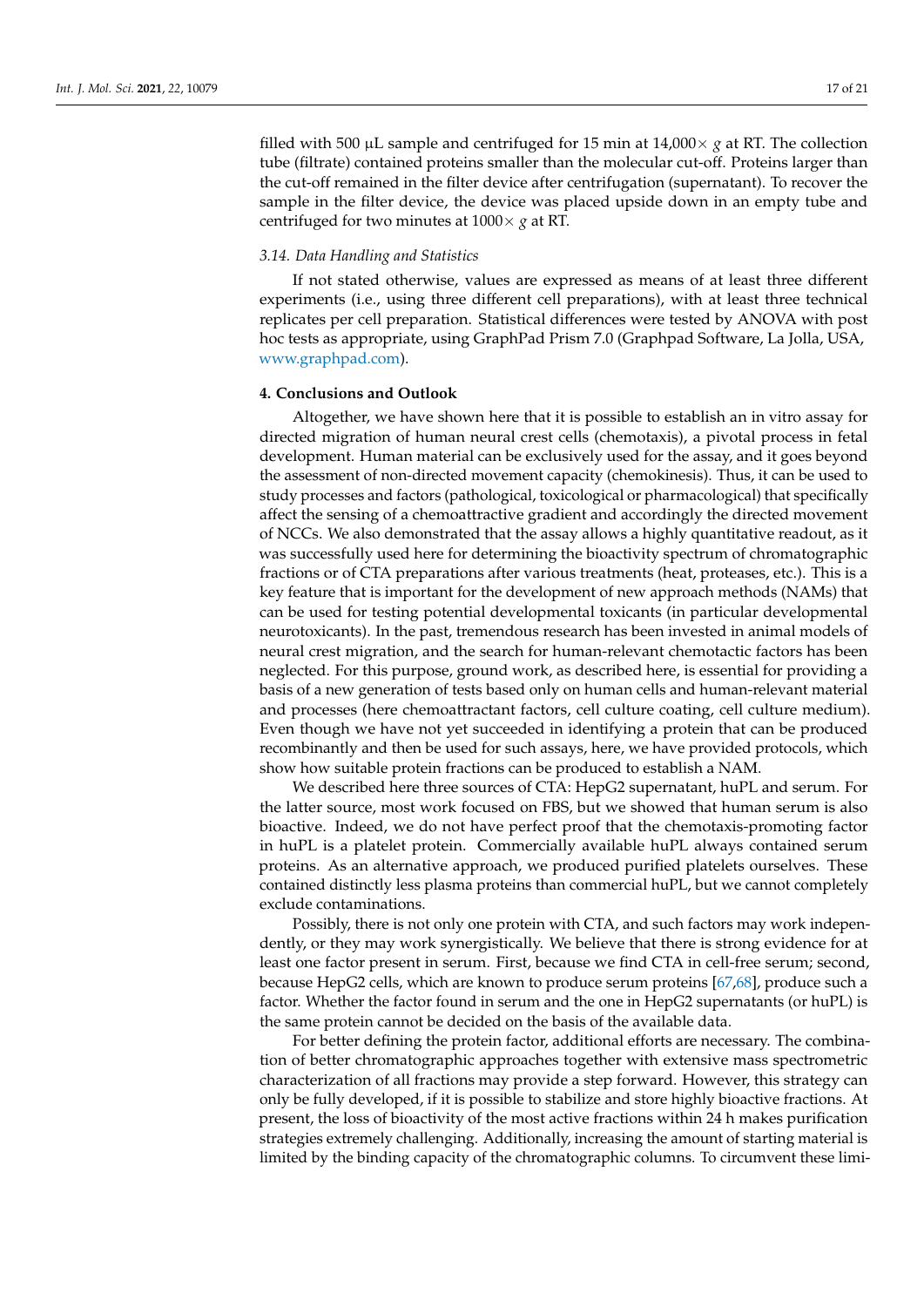Another issue is the potentially high bioactivity of a chemotactic factor together with its extreme dilution by other proteins. If the factor has hormone/cytokine-like properties, it is likely to have low nM or even pM affinities and may therefore only be present in pM concentrations. Such a protein might be easily masked by highly abundant serum proteins, e.g., upon gel separation. Such issues are well-known in biology, and some of the most obvious and important bioactive molecules could never be purified by traditional methods. This applies, e.g., to the erythropoietin receptor, the corticotrophic hormone receptor or the tumor necrosis factor receptor, which were all eventually identified by functional expression cloning [\[69–](#page-20-21)[71\]](#page-20-22). Such strategies may be used in the future for identification of chemotaxis factors, considering that the bioassay works at relatively high throughput.

The above purification strategies are of mid-term and long-term interest, as they inform on the underlying human physiology. They may also offer some advantages for assay development and application. However, a purified factor is by no means necessary to go ahead. Biology has a long and successful tradition of using complex materials, often not fully defined in their composition, for quantitative assays. We have shown here procedures to purify the CTA several thousand-fold, which is already an intermediate step towards a more defined material. Most importantly, we demonstrated how FBS could be exchanged for fully human material, and on this basis, a complete humanized NAM can be established.

**Supplementary Materials:** The following are available online at [https://www.mdpi.com/article/10](https://www.mdpi.com/article/10.3390/ijms221810079/s1) [.3390/ijms221810079/s1.](https://www.mdpi.com/article/10.3390/ijms221810079/s1)

**Author Contributions:** Conceptualization, X.D., C.K. and M.L.; methodology, X.D. and S.S.; software, C.K.; validation, X.D. and M.W.; formal analysis, X.D.; investigation, X.D., M.W. and S.S.; resources, X.D., S.S., C.K. and M.W.; data curation, X.D.; writing—original draft preparation, X.D. and M.L.; writing—review and editing, all authors; visualization, X.D.; supervision, M.L.; project administration, M.L.; funding acquisition, M.L. All authors have read and agreed to the published version of the manuscript.

**Funding:** This work was supported by CEFIC, the BMBF, EFSA and the DK-EPA (MST-667-00205). It has received funding from the Land-BW (NAM-ACCEPT) and the European Union's Horizon 2020 research and innovation program under grant agreements No. 681002 (EU-ToxRisk), No. 964537 (RISK-HUNT3R), No. 964518 (ToxFree) and No. 825759 (ENDpoiNTs).

**Institutional Review Board Statement:** Ethical review and approval were waived for this study, as the involved subject is an author of this study.

**Informed Consent Statement:** Informed consent was obtained from all subjects involved in the study.

**Data Availability Statement:** Data is contained within the article or supplementary material.

**Acknowledgments:** The Proteomics Center of the University of Konstanz and the Konstanz Research School Chemical Biology (KoRS-CB) are acknowledged for providing excellent support.

**Conflicts of Interest:** The authors declare no conflict of interest.

#### **Abbreviations**

| cMINC | circular MINC                      |
|-------|------------------------------------|
| DMSO  | dimethyl sulfoxide                 |
| DNT   | developmental neurotoxicity        |
| ECM   | extracellular matrix               |
| EGF   | epidermal growth factor            |
| FBS   | fetal bovine serum                 |
| FGF   | fibroblast growth factor           |
| FPLC  | fast protein liquid chromatography |
| HTS   | high-throughput screening          |
| huPL  | human platelet lysate              |
|       |                                    |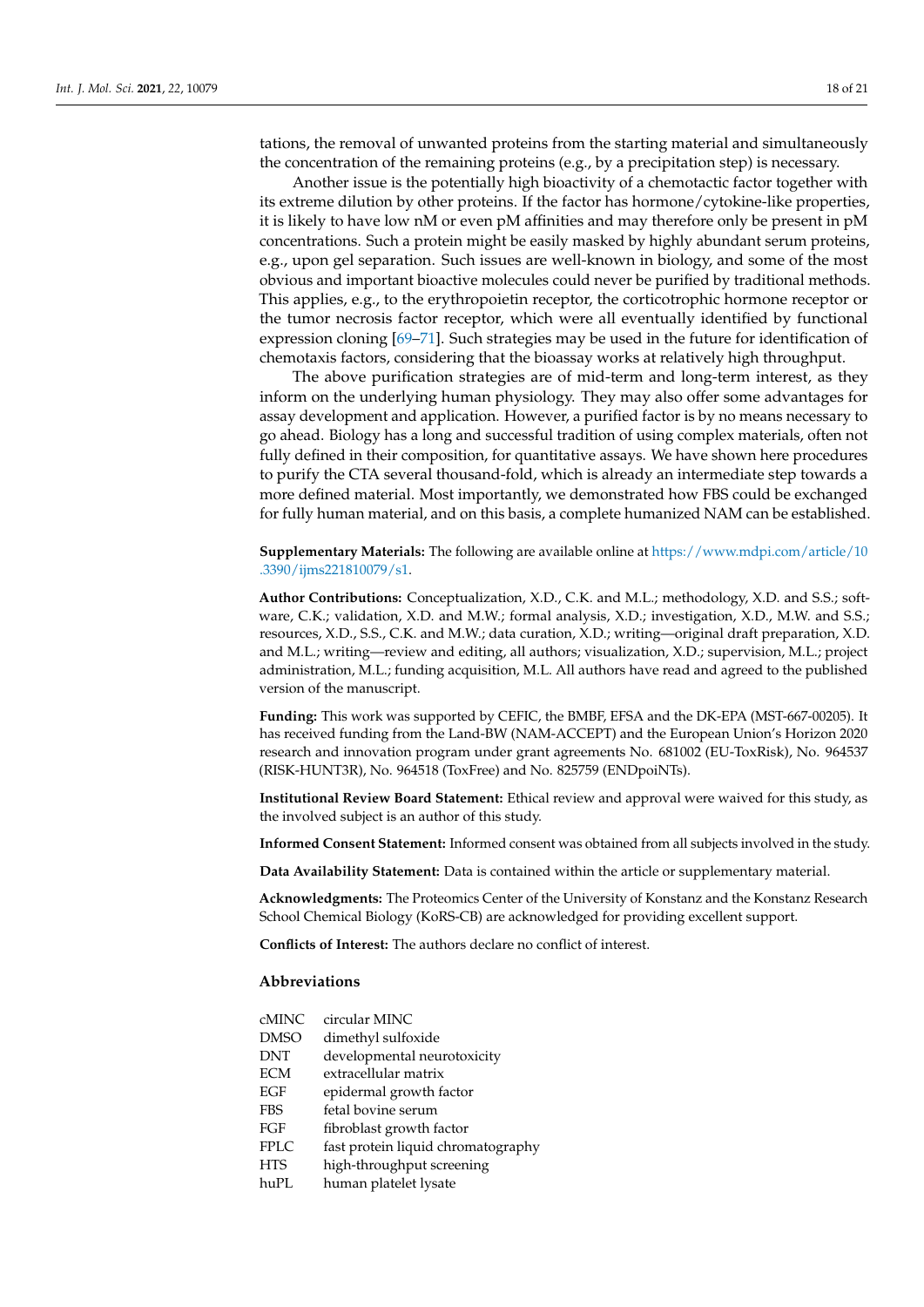| iPSC  | induced pluripotent stem cell             |
|-------|-------------------------------------------|
| MINC  | migration inhibition of neural crest cell |
| MW    | molecular weight                          |
| NAM   | new approach method                       |
| NCC   | neural crest cell                         |
| NC-MT | neural crest membrane translocation       |
| NGRA  | next generation risk assessment           |
| PBS   | phosphate buffered saline                 |
| PCB   | polychlorinated biphenyl                  |
| PDGF  | platelet derived growth factor            |
| RА    | retinoic acid                             |
| SDF-1 | stromal cell derived factor 1             |
| VEGF  | vascular endothelium growth factor        |
| VPA   | valproic acid                             |

## **References**

- <span id="page-18-0"></span>1. Vega-Lopez, G.A.; Cerrizuela, S.; Tribulo, C.; Aybar, M.J. Neurocristopathies: New insights 150 years after the neural crest discovery. *Dev. Biol.* **2018**, *444*, S110–S143. [\[CrossRef\]](http://doi.org/10.1016/j.ydbio.2018.05.013) [\[PubMed\]](http://www.ncbi.nlm.nih.gov/pubmed/29802835)
- <span id="page-18-1"></span>2. Serrano, F.; Bernard, W.G.; Granata, A.; Iyer, D.; Steventon, B.; Kim, M.; Vallier, L.; Gambardella, L.; Sinha, S. A novel human pluripotent stem cell-derived neural crest model of treacher collins syndrome shows defects in cell death and migration. *Stem Cells Dev.* **2019**, *28*, 81–100. [\[CrossRef\]](http://doi.org/10.1089/scd.2017.0234)
- <span id="page-18-2"></span>3. Zhang, P.; Wang, G.; Lin, Z.; Wu, Y.; Zhang, J.; Liu, M.; Lee, K.K.H.; Chuai, M.; Yang, X. Alcohol exposure induces chick craniofacial bone defects by negatively affecting cranial neural crest development. *Toxicol. Lett.* **2017**, *281*, 53–64. [\[CrossRef\]](http://doi.org/10.1016/j.toxlet.2017.09.010) [\[PubMed\]](http://www.ncbi.nlm.nih.gov/pubmed/28919490)
- <span id="page-18-3"></span>4. Menegola, E.; Broccia, M.L.; Di Renzo, F.; Massa, V.; Giavini, E. Craniofacial and axial skeletal defects induced by the fungicide triadimefon in the mouse. *Birth Defects Res. Part B Dev. Reprod. Toxicol.* **2005**, *74*, 185–195. [\[CrossRef\]](http://doi.org/10.1002/bdrb.20035) [\[PubMed\]](http://www.ncbi.nlm.nih.gov/pubmed/15834900)
- <span id="page-18-4"></span>5. Williams, A.L.; Bohnsack, B.L. What's retinoic acid got to do with it? Retinoic acid regulation of the neural crest in craniofacial and ocular development. *Genesis* **2019**, *57*, e23308. [\[CrossRef\]](http://doi.org/10.1002/dvg.23308) [\[PubMed\]](http://www.ncbi.nlm.nih.gov/pubmed/31157952)
- <span id="page-18-5"></span>6. Le Douarin, N.M. The avian embryo as a model to study the development of the neural crest: A long and still ongoing story. *Mech. Dev.* **2004**, *121*, 1089–1102. [\[CrossRef\]](http://doi.org/10.1016/j.mod.2004.06.003)
- <span id="page-18-6"></span>7. Prasad, M.S.; Charney, R.M.; Garcia-Castro, M.I. Specification and formation of the neural crest: Perspectives on lineage segregation. *Genesis* **2019**, *57*, e23276. [\[CrossRef\]](http://doi.org/10.1002/dvg.23276)
- <span id="page-18-7"></span>8. Sieber-Blum, M. Cardiac neural crest stem cells. *Anat. Rec. Part A Discov. Mol. Cell. Evol. Biol.* **2004**, *276*, 34–42. [\[CrossRef\]](http://doi.org/10.1002/ar.a.10132)
- <span id="page-18-8"></span>9. Giovannone, D.; Ortega, B.; Reyes, M.; El-Ghali, N.; Rabadi, M.; Sao, S.; de Bellard, M.E. Chicken trunk neural crest migration visualized with hnk1. *Acta Histochem.* **2015**, *117*, 255–266. [\[CrossRef\]](http://doi.org/10.1016/j.acthis.2015.03.002)
- <span id="page-18-9"></span>10. Huang, M.; Miller, M.L.; McHenry, L.K.; Zheng, T.; Zhen, Q.; Ilkhanizadeh, S.; Conklin, B.R.; Bronner, M.E.; Weiss, W.A. Generating trunk neural crest from human pluripotent stem cells. *Sci. Rep.* **2016**, *6*, 19727. [\[CrossRef\]](http://doi.org/10.1038/srep19727)
- <span id="page-18-10"></span>11. Conway, J.R.W.; Jacquemet, G. Cell matrix adhesion in cell migration. *Essays Biochem.* **2019**, *63*, 535–551.
- <span id="page-18-11"></span>12. Ridley, A.J.; Schwartz, M.A.; Burridge, K.; Firtel, R.A.; Ginsberg, M.H.; Borisy, G.; Parsons, J.T.; Horwitz, A.R. Cell migration: Integrating signals from front to back. *Science* **2003**, *302*, 1704–1709. [\[CrossRef\]](http://doi.org/10.1126/science.1092053)
- <span id="page-18-12"></span>13. Shellard, A.; Mayor, R. Chemotaxis during neural crest migration. *Semin. Cell Dev. Biol.* **2016**, *55*, 111–118. [\[CrossRef\]](http://doi.org/10.1016/j.semcdb.2016.01.031) [\[PubMed\]](http://www.ncbi.nlm.nih.gov/pubmed/26820523)
- <span id="page-18-13"></span>14. Kay, R.R.; Langridge, P.; Traynor, D.; Hoeller, O. Changing directions in the study of chemotaxis. *Nat. Rev. Mol. Cell Biol.* **2008**, *9*, 455–463. [\[CrossRef\]](http://doi.org/10.1038/nrm2419) [\[PubMed\]](http://www.ncbi.nlm.nih.gov/pubmed/18500256)
- <span id="page-18-14"></span>15. Wu, D. Signaling mechanisms for regulation of chemotaxis. *Cell Res.* **2005**, *15*, 52–56. [\[CrossRef\]](http://doi.org/10.1038/sj.cr.7290265) [\[PubMed\]](http://www.ncbi.nlm.nih.gov/pubmed/15686628)
- <span id="page-18-15"></span>16. Nieto, M.A.; Huang, R.Y.; Jackson, R.A.; Thiery, J.P. Emt: 2016. *Cell* **2016**, *166*, 21–45. [\[CrossRef\]](http://doi.org/10.1016/j.cell.2016.06.028)
- <span id="page-18-16"></span>17. Capuana, L.; Boström, A.; Etienne-Manneville, S. Multicellular scale front-to-rear polarity in collective migration. *Curr. Opin. Cell Biol.* **2020**, *62*, 114–122. [\[CrossRef\]](http://doi.org/10.1016/j.ceb.2019.10.001)
- <span id="page-18-17"></span>18. Merchant, B.; Feng, J.J. A rho-gtpase based model explains group advantage in collective chemotaxis of neural crest cells. *Phys. Biol.* **2020**, *17*, 036002. [\[CrossRef\]](http://doi.org/10.1088/1478-3975/ab71f1)
- <span id="page-18-18"></span>19. Mayor, R.; Etienne-Manneville, S. The front and rear of collective cell migration. *Nat. Rev. Mol. Cell Biol.* **2016**, *17*, 97–109. [\[CrossRef\]](http://doi.org/10.1038/nrm.2015.14)
- <span id="page-18-19"></span>20. McLennan, R.; Schumacher, L.J.; Morrison, J.A.; Teddy, J.M.; Ridenour, D.A.; Box, A.C.; Semerad, C.L.; Li, H.; McDowell, W.; Kay, D.; et al. Vegf signals induce trailblazer cell identity that drives neural crest migration. *Dev. Biol.* **2015**, *407*, 12–25. [\[CrossRef\]](http://doi.org/10.1016/j.ydbio.2015.08.011) [\[PubMed\]](http://www.ncbi.nlm.nih.gov/pubmed/26278036)
- <span id="page-18-20"></span>21. McLennan, R.; Teddy, J.M.; Kasemeier-Kulesa, J.C.; Romine, M.H.; Kulesa, P.M. Vascular endothelial growth factor (vegf) regulates cranial neural crest migration in vivo. *Dev. Biol.* **2010**, *339*, 114–125. [\[CrossRef\]](http://doi.org/10.1016/j.ydbio.2009.12.022)
- <span id="page-18-21"></span>22. Eberhart, J.K.; He, X.; Swartz, M.E.; Yan, Y.L.; Song, H.; Boling, T.C.; Kunerth, A.K.; Walker, M.B.; Kimmel, C.B.; Postlethwait, J.H. Microrna mirn140 modulates pdgf signaling during palatogenesis. *Nat. Genet.* **2008**, *40*, 290–298. [\[CrossRef\]](http://doi.org/10.1038/ng.82)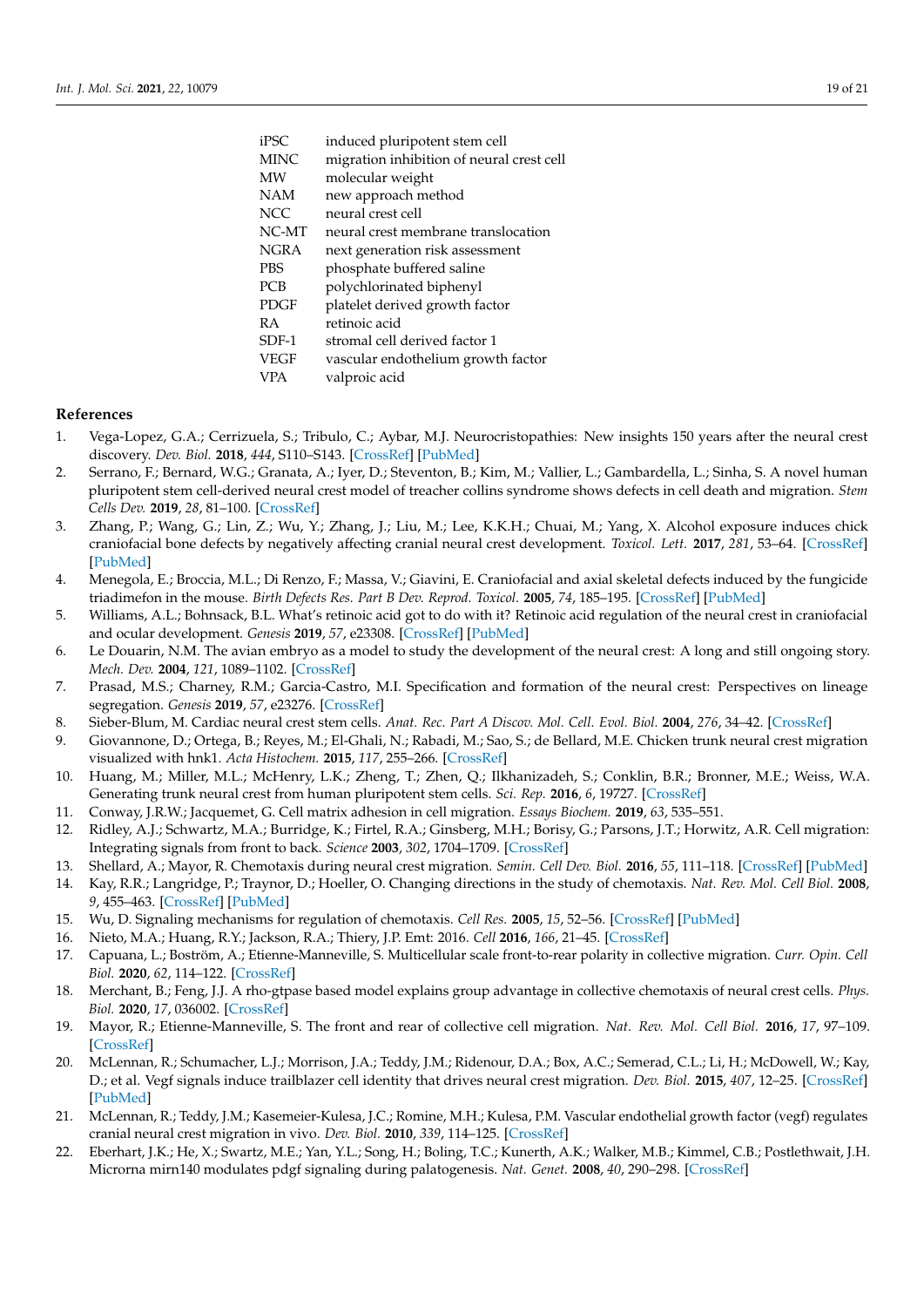- <span id="page-19-0"></span>23. Kubota, Y.; Ito, K. Chemotactic migration of mesencephalic neural crest cells in the mouse. *Dev. Dyn. Off. Publ. Am. Assoc. Anat.* **2000**, *217*, 170–179. [\[CrossRef\]](http://doi.org/10.1002/(SICI)1097-0177(200002)217:2<170::AID-DVDY4>3.0.CO;2-9)
- <span id="page-19-1"></span>24. Kasemeier-Kulesa, J.C.; McLennan, R.; Romine, M.H.; Kulesa, P.M.; Lefcort, F. Cxcr4 controls ventral migration of sympathetic precursor cells. *J. Neurosci. Off. J. Soc. Neurosci.* **2010**, *30*, 13078–13088. [\[CrossRef\]](http://doi.org/10.1523/JNEUROSCI.0892-10.2010) [\[PubMed\]](http://www.ncbi.nlm.nih.gov/pubmed/20881125)
- <span id="page-19-2"></span>25. Bahm, I.; Barriga, E.H.; Frolov, A.; Theveneau, E.; Frankel, P.; Mayor, R. Pdgf controls contact inhibition of locomotion by regulating n-cadherin during neural crest migration. *Development* **2017**, *144*, 2456–2468. [\[PubMed\]](http://www.ncbi.nlm.nih.gov/pubmed/28526750)
- <span id="page-19-3"></span>26. Theveneau, E.; Marchant, L.; Kuriyama, S.; Gull, M.; Moepps, B.; Parsons, M.; Mayor, R. Collective chemotaxis requires contact-dependent cell polarity. *Dev. Cell* **2010**, *19*, 39–53. [\[CrossRef\]](http://doi.org/10.1016/j.devcel.2010.06.012) [\[PubMed\]](http://www.ncbi.nlm.nih.gov/pubmed/20643349)
- <span id="page-19-4"></span>27. Hackland, J.O.S.; Frith, T.J.R.; Thompson, O.; Marin Navarro, A.; Garcia-Castro, M.I.; Unger, C.; Andrews, P.W. Top-down inhibition of bmp signaling enables robust induction of hpscs into neural crest in fully defined, xeno-free conditions. *Stem Cell Rep.* **2017**, *9*, 1043–1052. [\[CrossRef\]](http://doi.org/10.1016/j.stemcr.2017.08.008)
- 28. Hackland, J.O.S.; Frith, T.J.R.; Andrews, P.W. Fully defined and xeno-free induction of hpscs into neural crest using top-down inhibition of bmp signaling. *Methods Mol. Biol.* **2019**, *1976*, 49–54.
- 29. Tchieu, J.; Zimmer, B.; Fattahi, F.; Amin, S.; Zeltner, N.; Chen, S.; Studer, L. A modular platform for differentiation of human pscs into all major ectodermal lineages. *Cell Stem Cell* **2017**, *21*, 399–410. [\[CrossRef\]](http://doi.org/10.1016/j.stem.2017.08.015)
- <span id="page-19-8"></span>30. Zimmer, B.; Lee, G.; Balmer, N.V.; Meganathan, K.; Sachinidis, A.; Studer, L.; Leist, M. Evaluation of developmental toxicants and signaling pathways in a functional test based on the migration of human neural crest cells. *Environ. Health Perspect.* **2012**, *120*, 1116–1122. [\[CrossRef\]](http://doi.org/10.1289/ehp.1104489)
- <span id="page-19-5"></span>31. Chambers, S.M.; Mica, Y.; Lee, G.; Studer, L.; Tomishima, M.J. Dual-smad inhibition/wnt activation-based methods to induce neural crest and derivatives from human pluripotent stem cells. *Methods Mol. Biol.* **2016**, *1307*, 329–343.
- <span id="page-19-6"></span>32. Srinivasan, A.; Toh, Y.C. Human pluripotent stem cell-derived neural crest cells for tissue regeneration and disease modeling. *Front. Mol. Neurosci.* **2019**, *12*, 39. [\[CrossRef\]](http://doi.org/10.3389/fnmol.2019.00039)
- 33. Workman, M.J.; Mahe, M.M.; Trisno, S.; Poling, H.M.; Watson, C.L.; Sundaram, N.; Chang, C.F.; Schiesser, J.; Aubert, P.; Stanley, E.G.; et al. Engineered human pluripotent-stem-cell-derived intestinal tissues with a functional enteric nervous system. *Nat. Med.* **2017**, *23*, 49–59. [\[CrossRef\]](http://doi.org/10.1038/nm.4233)
- 34. Lee, G.; Papapetrou, E.P.; Kim, H.; Chambers, S.M.; Tomishima, M.J.; Fasano, C.A.; Ganat, Y.M.; Menon, J.; Shimizu, F.; Viale, A.; et al. Modelling pathogenesis and treatment of familial dysautonomia using patient-specific ipscs. *Nature* **2009**, *461*, 402–406. [\[CrossRef\]](http://doi.org/10.1038/nature08320)
- <span id="page-19-7"></span>35. Zeltner, N.; Fattahi, F.; Dubois, N.C.; Saurat, N.; Lafaille, F.; Shang, L.; Zimmer, B.; Tchieu, J.; Soliman, M.A.; Lee, G.; et al. Capturing the biology of disease severity in a psc-based model of familial dysautonomia. *Nat. Med.* **2016**, *22*, 1421–1427. [\[CrossRef\]](http://doi.org/10.1038/nm.4220)
- <span id="page-19-9"></span>36. Nyffeler, J.; Dolde, X.; Krebs, A.; Pinto-Gil, K.; Pastor, M.; Behl, M.; Waldmann, T.; Leist, M. Combination of multiple neural crest migration assays to identify environmental toxicants from a proof-of-concept chemical library. *Arch. Toxicol.* **2017**, *91*, 3613–3632. [\[CrossRef\]](http://doi.org/10.1007/s00204-017-1977-y)
- <span id="page-19-10"></span>37. Hartung, T. Toxicology for the twenty-first century. *Nature* **2009**, *460*, 208–212. [\[CrossRef\]](http://doi.org/10.1038/460208a) [\[PubMed\]](http://www.ncbi.nlm.nih.gov/pubmed/19587762)
- 38. Hartung, T.; Leist, M. Food for thought... On the evolution of toxicology and the phasing out of animal testing. *Altex* **2008**, *25*, 91–102. [\[CrossRef\]](http://doi.org/10.14573/altex.2008.2.91) [\[PubMed\]](http://www.ncbi.nlm.nih.gov/pubmed/18551232)
- <span id="page-19-11"></span>39. Collins, F.S.; Gray, G.M.; Bucher, J.R. Toxicology. Transforming environmental health protection. *Science* **2008**, *319*, 906–907. [\[CrossRef\]](http://doi.org/10.1126/science.1154619) [\[PubMed\]](http://www.ncbi.nlm.nih.gov/pubmed/18276874)
- <span id="page-19-12"></span>40. Crofton, K.M.; Mundy, W.R.; Shafer, T.J. Developmental neurotoxicity testing: A path forward. *Congenit. Anom.* **2012**, *52*, 140–146. [\[CrossRef\]](http://doi.org/10.1111/j.1741-4520.2012.00377.x) [\[PubMed\]](http://www.ncbi.nlm.nih.gov/pubmed/22925214)
- 41. Aschner, M.; Ceccatelli, S.; Daneshian, M.; Fritsche, E.; Hasiwa, N.; Hartung, T.; Hogberg, H.T.; Leist, M.; Li, A.; Mundi, W.R.; et al. Reference compounds for alternative test methods to indicate developmental neurotoxicity (dnt) potential of chemicals: Example lists and criteria for their selection and use. *Altex* **2017**, *34*, 49–74. [\[CrossRef\]](http://doi.org/10.14573/altex.1604201s)
- 42. Bal-Price, A.; Hogberg, H.T.; Crofton, K.M.; Daneshian, M.; FitzGerald, R.E.; Fritsche, E.; Heinonen, T.; Hougaard Bennekou, S.; Klima, S.; Piersma, A.H.; et al. Recommendation on test readiness criteria for new approach methods in toxicology: Exemplified for developmental neurotoxicity. *Altex* **2018**, *35*, 306–352. [\[CrossRef\]](http://doi.org/10.14573/altex.1712081)
- 43. Krebs, A.; van Vugt-Lussenburg, B.M.A.; Waldmann, T.; Albrecht, W.; Boei, J.; Ter Braak, B.; Brajnik, M.; Braunbeck, T.; Brecklinghaus, T.; Busquet, F.; et al. The eu-toxrisk method documentation, data processing and chemical testing pipeline for the regulatory use of new approach methods. *Arch. Toxicol.* **2020**, *94*, 2435–2461. [\[CrossRef\]](http://doi.org/10.1007/s00204-020-02802-6) [\[PubMed\]](http://www.ncbi.nlm.nih.gov/pubmed/32632539)
- <span id="page-19-13"></span>44. Smirnova, L.; Hogberg, H.T.; Leist, M.; Hartung, T. Developmental neurotoxicity—challenges in the 21st century and in vitro opportunities. *Altex* **2014**, *31*, 129–156.
- <span id="page-19-14"></span>45. Zimmer, B.; Pallocca, G.; Dreser, N.; Foerster, S.; Waldmann, T.; Westerhout, J.; Julien, S.; Krause, K.H.; van Thriel, C.; Hengstler, J.G.; et al. Profiling of drugs and environmental chemicals for functional impairment of neural crest migration in a novel stem cell-based test battery. *Arch. Toxicol.* **2014**, *88*, 1109–1126. [\[CrossRef\]](http://doi.org/10.1007/s00204-014-1231-9)
- <span id="page-19-15"></span>46. Baltazar, M.T.; Cable, S.; Carmichael, P.L.; Cubberley, R.; Cull, T.; Delagrange, M.; Dent, M.P.; Hatherell, S.; Houghton, J.; Kukic, P.; et al. A next-generation risk assessment case study for coumarin in cosmetic products. *Toxicol. Sci. Off. J. Soc. Toxicol.* **2020**, *176*, 236–252. [\[CrossRef\]](http://doi.org/10.1093/toxsci/kfaa048) [\[PubMed\]](http://www.ncbi.nlm.nih.gov/pubmed/32275751)